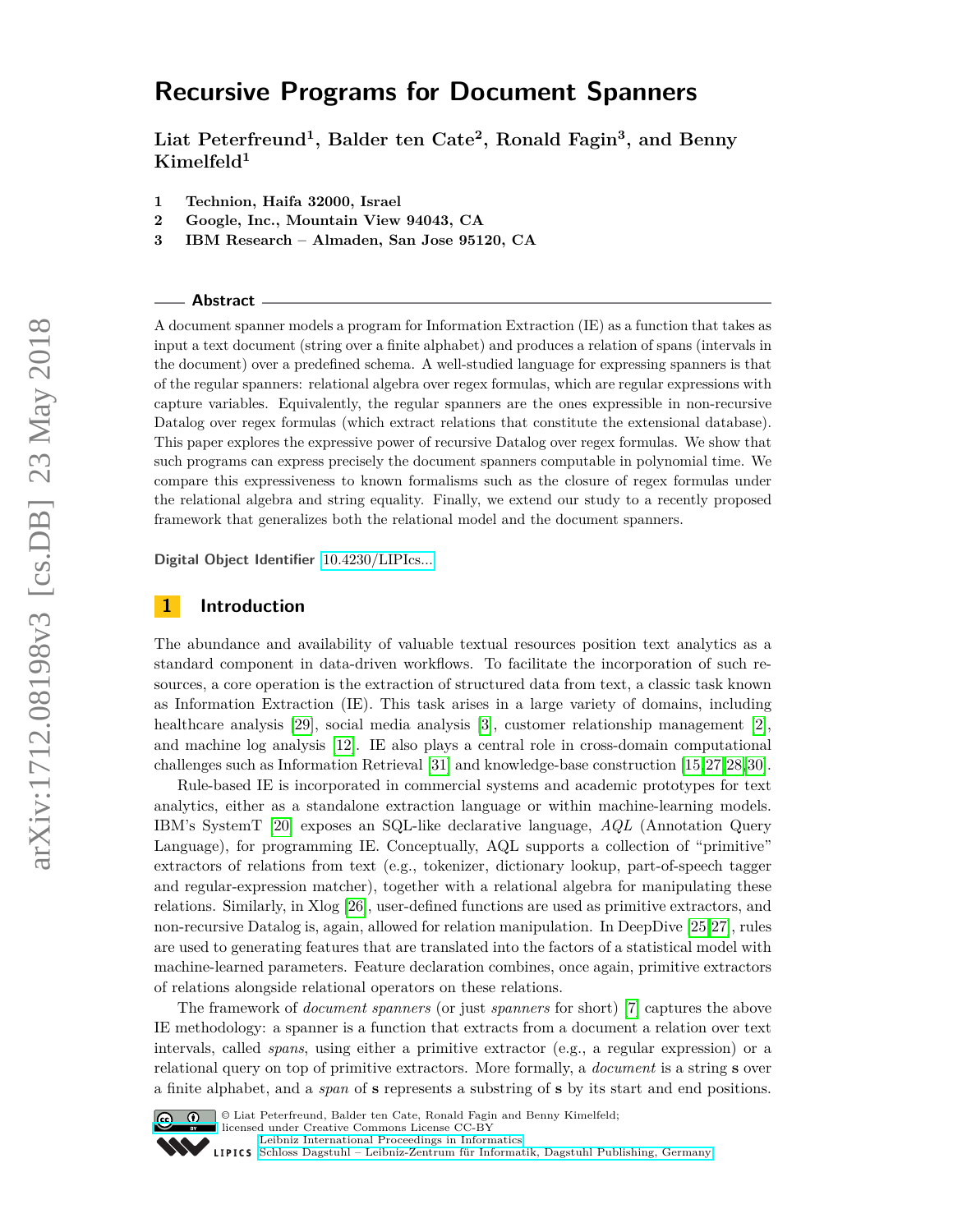A spanner is a function *P* that maps every string **s** into a relation *P*(**s**), over a fixed schema *S<sup>P</sup>* , over the spans of **s**. The most studied spanner language is that of the *regular* spanners: primitive extraction is via *regex formulas*, which are regular expressions with capture variables, and relational manipulation is via positive relational algebra: projection, natural join, and union (while difference is expressible and not explicitly needed) [\[7\]](#page-15-5). Equivalently, the regular spanner are the ones expressible in non-recursive Datalog, where regex formulas are playing the role of the Extensional Data Base (EDB), that is, the input database [\[8\]](#page-15-6).

By adding string-equality selection on span variables, Fagin et al. [\[7\]](#page-15-5) establish the extended class of *core* spanners, viewed as the core language for AQL. A syntactically different language for spanners is SpLog, which is based on the *existential theory of concatenation*, and was shown by Freydenberger [\[9\]](#page-15-7) to have precisely the expressiveness of core spanners. Such spanners can express more than regular spanners. A simple example is the spanner that extracts from the input **s** all spans *x* and *y* such that the string  $\mathbf{s}_x$  spanned by *x* is equal to the string **s***<sup>y</sup>* spanned by *y*. The class of core spanners does not behave as well as that of the regular spanners; for instance, core spanners are not closed under difference, while regular spanners are. Fagin et al. [\[7\]](#page-15-5) prove this by showing that no core spanner extracts all spans *x* and *y* such that **s***<sup>x</sup>* is *not* a substring of **s***y*. The proof is based on the *core simplification lemma*: every core spanner can be represented as a regular spanner followed by a sequence of string equalities and projections. The same technique has been used for showing that no core spanner extracts all pairs *x* and *y* of spans having the same *length* [\[7\]](#page-15-5).

In this paper we explore the power of *recursion* in expressing spanners. The motivation came from the SystemT developers, who have interest in recursion for various reasons, such as programming basic natural-language parsers by means of context-free grammars [\[19\]](#page-15-8). Specifically, we consider the language RGXlog of spanners that are defined by means of Datalog where, again, regex formulas play the role of EDB relations, but this time recursion is allowed. More precisely, given a document **s**, the regex formulas extract EDB relations from **s**, and a designated relation OUT captures the output of the program. Observe that such a program operates exclusively over the domain of spans of the input string. In particular, the output is a relation over spans of **s**, and hence, a RGXlog is yet another representation language for spanners. As an example, the following program emits all pairs *x* and *y* of spans of equal lengths. (See Section [3](#page-6-0) for the formal definition of the syntax and semantics.)

$$
\blacktriangleright \text{EqL}(x, y) \leftarrow \langle x \{ \epsilon \} \rangle, \langle y \{ \epsilon \} \rangle \qquad \blacktriangleright \text{EqL}(x, y) \leftarrow \langle x \{ x' \{ \cdot^* \} \cdot \} \rangle, \langle y \{ y' \{ \cdot^* \} \cdot \} \rangle, \text{EqL}(x', y')
$$

The first rule states that two empty spans have same length. The second rule states that two spans *x* and *y* have equal lengths if that are obtained by adding a single symbol (represented by dot) to spans  $x'$  and  $y'$ , respectively, of equal lengths.

We explore the expressiveness of RGXlog. Without recursion, RGXlog captures precisely the regular spanners [\[8\]](#page-15-6). With recursion, several observations are quite straightforward. First, we can write a program that determines whether x and y span the same string. Hence, we have string equality without explicitly including the string-equality predicate. It follows that every core spanner can be expressed in RGXlog. Moreover, RGXlog can express more than core spanners, an example being expressing that two spans have the same length (which the above program shows can be expressed in RGXlog, but which, as said earlier, is not expressible by a core spanner [\[7\]](#page-15-5)). What about upper bounds? A clear upper bound is *polynomial time*: every RGXlog program can be evaluated in polynomial time (in the length of the input string), and hence, RGXlog can express only spanners computable in polynomial time.

We begin our investigation by diving deeper into the relationship between RGXlog and core spanners. The inexpressiveness results to date are based on the aforementioned core



© Liat Peterfreund, Balder ten Cate, Ronald Fagin and Benny Kimelfeld;

licensed under Creative Commons License CC-BY



[Leibniz International Proceedings in Informatics](http://www.dagstuhl.de/lipics/) [Schloss Dagstuhl – Leibniz-Zentrum für Informatik, Dagstuhl Publishing, Germany](http://www.dagstuhl.de)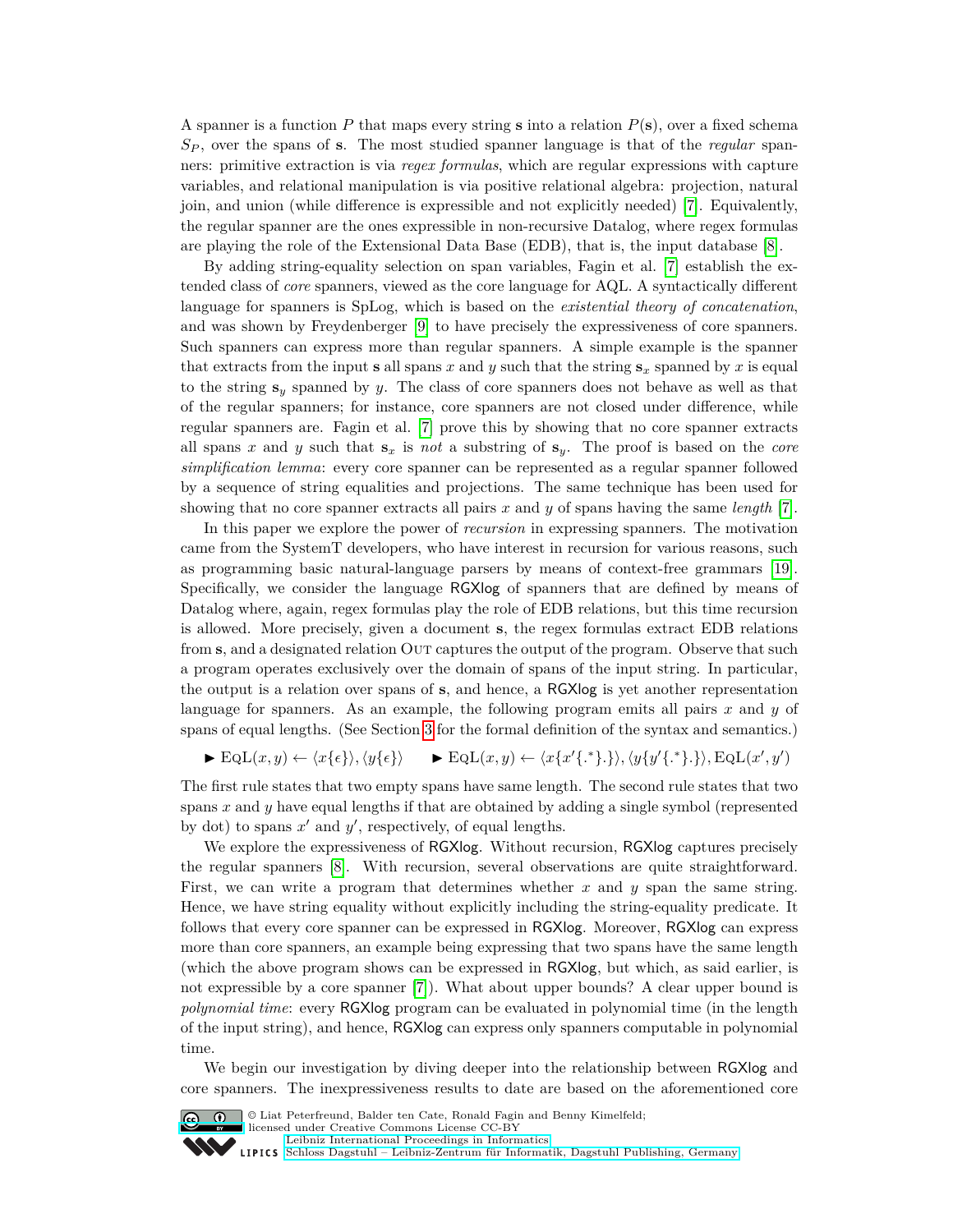simplification lemma [\[7\]](#page-15-5). The proof of this lemma heavily relies on the absence of the difference operator in the algebra. In fact, Freydenberger and Holldack [\[10\]](#page-15-9) showed that it is unlikely that in the presence of difference, there is a result similar to the core simplification lemma. So, we extend the algebra of core spanners with the difference operator, and call a spanner of this extended language a *generalized core spanner*. We then asked whether *(a)* every generalized core spanner can be expressed in RGXlog (whose syntax is positive and excludes difference/negation), and *(b)* RGXlog can express only generalized core spanners.

The answer to the first question is positive. We establish a negative answer to the second question by deploying the theory of *Presburger arithmetic* [\[24\]](#page-16-7). Specifically, we consider Boolean spanners on a unary alphabet. Each such spanner can be viewed as a predicate over natural numbers: the lengths of the strings that are accepted (evaluated to **true**) by the spanner. We prove that every predicate expressible by a Boolean generalized core spanner is also expressible in Presburger arithmetic (first-order logic over the natural numbers with addition). Yet, we show a very simple RGXlog program that expresses a predicate that is *not* expressible in Presburger arithmetic—being a power of two [\[17\]](#page-15-10).

Quite remarkably, it turns out that RGXlog can express *every* spanner computable in polynomial time. Formally, recall that a spanner is a function *P* that maps an input document **s** into a relation  $P(\mathbf{s})$ , over a fixed schema  $S_P$ , over the spans of **s**. We prove that the following are equivalent for a spanner  $P: (a)$   $P$  is expressible in RGXlog, and (b)  $P$  is computable in polynomial time. As a special case, Boolean RGXlog captures exactly the polynomial-time languages.

Related formalisms that capture polynomial time include the *Range Concatenation Grammars* (RCG) [\[4\]](#page-15-11). In RCG, the grammar defines derivation rules for reducing the input string into the empty string; if reduction succeeds, then the string is accepted. Unlike context-free and context-sensitive grammars, RCGs have predicate names in addition to variables and terminals, allowing to maintain connections between different parts of the input string. Another formalism that captures polynomial time is the multi-head alternating automata [\[16\]](#page-15-12), which are finite state machines with several cursors that can perform alternating transitions. Though related, these results do not seem to imply our results on document spanners.

We prove equivalence to polynomial time via a result by Papadimitriou [\[22\]](#page-15-13), stating that semipositive Datalog (i.e., Datalog where only EDB relations can be negated) can express every database property computable in polynomial time, under certain assumptions: *(a)* the property is invariant under isomorphism, *(b)* a successor relation that defines a linear order over the domain is accessible as an EDB, and *(c)* the first and last elements in the database are accessible as constants (or single-element EDBs). We show that in the case of RGXlog, we get all of these for free, due to the fact that our EDBs are regex formulas. Specifically, in string logic (over a finite alphabet) isomorphism coincides with identity, negation of EDBs (regex formulas) are expressible as EDBs (regex formulas), and we can express a linear order by describing a successor relation along with its first and last elements.

Interestingly, our construction shows that, to express polynomial time, it suffices for to use regex formulas with only two variables. In other words, binary regex formulas already capture the entire expressive power. Can we get away with only unary regex formulas? Using past results on monadic Datalog [\[14\]](#page-15-14) and non-recursive RGXlog [\[7\]](#page-15-5) we conclude a negative answer—Boolean RGXlog with unary regex formulas can express *precisely* the class of Boolean regular spanners. In fact, we can characterize explicitly the class of spanners expressible by RGXlog with unary regex formulas.

Lastly, we analyze recursive Datalog programs in a framework that generalizes both the relational and the spanner model. The framework, introduced by Nahshon et al. [\[21\]](#page-15-15) and



© Liat Peterfreund, Balder ten Cate, Ronald Fagin and Benny Kimelfeld; licensed under Creative Commons License CC-BY [Leibniz International Proceedings in Informatics](http://www.dagstuhl.de/lipics/) [Schloss Dagstuhl – Leibniz-Zentrum für Informatik, Dagstuhl Publishing, Germany](http://www.dagstuhl.de)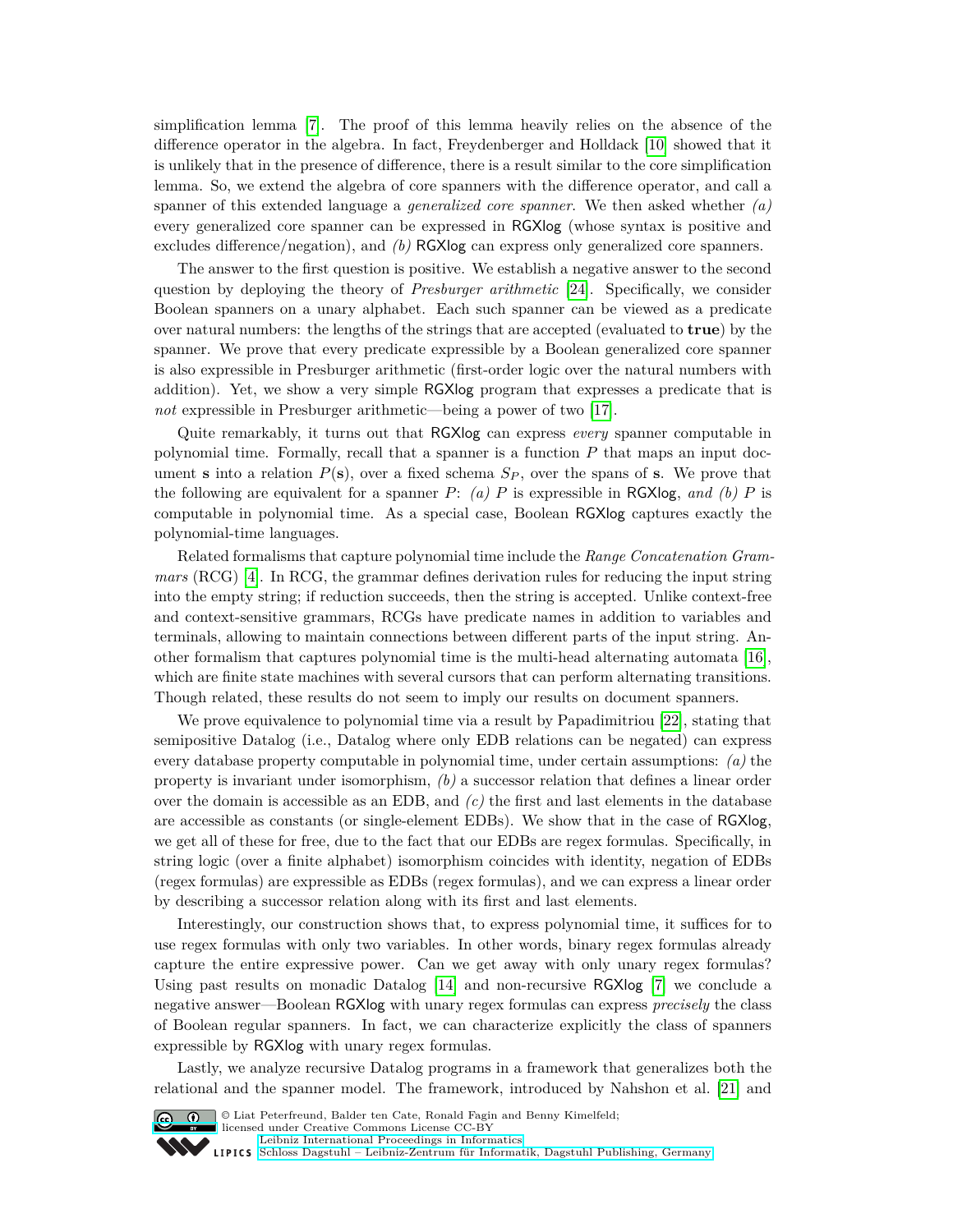<span id="page-3-1"></span>**Figure 1** The input string **s** in our running example

referred to as Spannerlog $\langle \text{RGX} \rangle$ , has a straightforward motivation—to expose a unified query language for combining structured and textual data. In this framework, the input database consists of ordinary relations wherein each cell (value) is a string (document) over a fixed, finite alphabet. In the associated Datalog program, IDB relations (that is, *intensional*, or *inferred* database relations) have two types of attributes: strings and spans. The body of a Datalog rule may have three types of atoms: EDB, IDB, and regex formulas over string attributes We prove that Spannerlog $\langle \text{RGX} \rangle$  with stratified negation can express *precisely* the queries that are computable in polynomial time.

The remainder of the paper is organized as follows. We provide basic definitions and terminology in Section [2,](#page-3-0) and introduce RGXlog in Section [3.](#page-6-0) In Section [4](#page-6-1) we illustrate RGXlog in the context of a comparison with (generalized) core spanners. Our main result (equivalence to polynomial time) is proved in Section [5.](#page-8-0) We describe the generalization of our main result to Spannerlog $\langle$ RGX $\rangle$  in Section [6,](#page-11-0) and conclude in Section [7.](#page-14-0)

## <span id="page-3-0"></span>**2 Preliminaries**

We first introduce the basic terminology and notation that we use throughout the paper.

## **2.1 Document Spanners**

We begin with the basic terminology from the framework of *document spanners* [\[7\]](#page-15-5).

**Strings and spans.** We fix a finite alphabet  $\Sigma$  of symbols. A *string* **s** is a finite sequence  $\sigma_1 \cdots \sigma_n$  over  $\Sigma$  (i.e., each  $\sigma_i \in \Sigma$ ). We denote by  $\Sigma^*$  the set of all strings over  $\Sigma$ . A *language* over  $\Sigma$  is a subset of  $\Sigma^*$ . A *span* identifies a substring of **s** by specifying its bounding indices. Formally, a span of **s** has the form  $[i, j\rangle$  where  $1 \leq i \leq j \leq n+1$ . If  $[i, j\rangle$  is a span of **s**, then  $\mathbf{s}_{[i,j)}$  denotes the substring  $\sigma_i \cdots \sigma_{j-1}$ . Note that  $\mathbf{s}_{[i,i)}$  is the empty string, and that  $\mathbf{s}_{[1,n+1)}$  is **s**. Note also that the spans  $[i, i \rangle$  and  $[j, j \rangle$ , where  $i \neq j$ , are different, even though  $\mathbf{s}_{[i,i)} = \mathbf{s}_{[j,i)} = \epsilon$  where  $\epsilon$  stands for the empty string. We denote by Spans the set of all spans of all strings, that is, all expressions  $[i, j]$  where  $1 \leq i \leq j$ . By Spans(s) we denote the set spans of string **s** (and in this case we have  $j \leq n+1$ ).

► **Example 1.** In all of the examples throughout the paper, we consider the example alphabet  $\Sigma$  that consists of the lowercase and capital letters from the English alphabet (i.e., a*, . . . ,* z and A*, . . . ,* Z), the comma symbol ",", and the symbol "␣" that stands for whitespace. Figure [1](#page-3-1) depicts an example of a prefix of an input string **s**. (For convenience, it also depicts the position of each of the characters in **s**.) Observe that the spans  $\vert 13, 17 \rangle$  and  $\vert 31, 35 \rangle$  are different, yet they span the same substring, that is,  $\mathbf{s}_{[13,17)} = \mathbf{s}_{[31,35)} = \text{Adam}$ .

**Document spanners.** We assume an infinite collection Vars of *variables* such that Vars and  $\Sigma$  are disjoint. Let **s** be a string and  $V \subset \mathsf{Vars}$  a finite set of variables. A  $(V, s)$ *record*<sup>[1](#page-3-2)</sup> is a function  $r: V \to$  Spans(s) that maps the variables of *V* to spans of **s**. A

<span id="page-3-2"></span>Fagin et al. [\[7\]](#page-15-5) refer to  $(V, s)$ -records are  $(V, s)$ -*tuples*; we use "record" to avoid confusion with the concept of "tuple" that we later use in ordinary relations.



© Liat Peterfreund, Balder ten Cate, Ronald Fagin and Benny Kimelfeld;

licensed under Creative Commons License CC-BY [Leibniz International Proceedings in Informatics](http://www.dagstuhl.de/lipics/)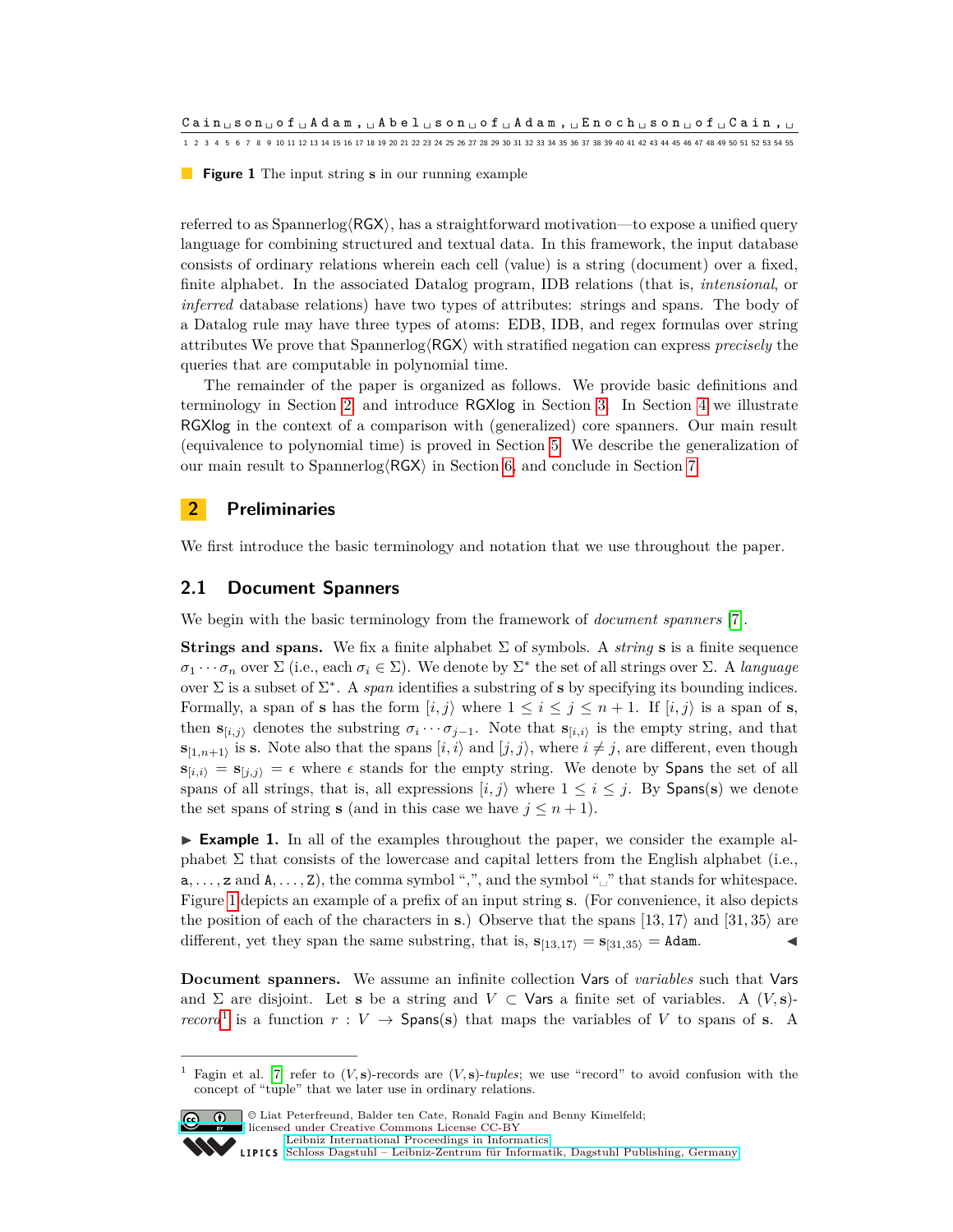(*V,* **s**)-*relation* is a set of (*V,* **s**)-records. A *document spanner* (or just *spanner* for short) is a function *P* that maps strings **s** to  $(V, s)$ -relations  $P(s)$ , for a predefined finite set *V* of variables that we denote by Vars(*P*). As a special case, a *Boolean spanner* is a spanner *P* such that  $Var(P) = \emptyset$ ; in this case,  $P(s)$  can be either the singleton that consists of the empty function, denoted  $P(\mathbf{s}) = \mathbf{true}$ , or the empty set, denoted  $P(\mathbf{s}) = \mathbf{false}$ . A Boolean spanner *P recognizes* the language  $\{s \in \Sigma^* \mid P(s) = \text{true}\}.$ 

By a *spanner representation language*, or simply *spanner language* for short, we refer to a collection *L* of finite expressions *p* that represent a spanner. For instance, we next define the spanner language  $RGX$  of regex formulas. For an expression  $p$  in a spanner language, we denote by  $\llbracket p \rrbracket$  the spanner that is defined by p, and by  $\text{Vars}(p)$  the variable set  $\text{Vars}(\llbracket p \rrbracket)$ . Hence, for a string **s** we have that  $\llbracket p \rrbracket(\mathbf{s})$  is a (Vars $(p)$ , **s**)-relation. We denote by  $\llbracket L \rrbracket$  the class of all spanners  $[p]$  definable by expressions  $p$  in  $L$ .

**Regex formulas.** A *regex formula* is a representation of a spanner by means of a regular expression with *capture variables*. It is defined by  $\gamma = \emptyset \mid \epsilon \mid \sigma \mid \gamma \vee \gamma \mid \gamma \cdot \gamma \mid \gamma^* \mid x\{\gamma\}.$ Here,  $\epsilon$  stands for the empty string,  $\sigma \in \Sigma$ , and the alternative beyond regular expressions is  $x\{\gamma\}$  where *x* is a variable in Vars. We denote the set of variables that occur in  $\gamma$  by Vars( $\gamma$ ). Intuitively, every *match* of a regex formula in an input string **s** yields an assignment of spans to the variables of  $\gamma$ . A crucial assumption we make is that the regex formula is *functional* [\[7\]](#page-15-5), which intuitively means that every match assigns precisely one span to each variable in Vars( $\gamma$ ). For example, the regex formula  $a^* \cdot x{a \cdot b^*} \cdot a$  is functional, but  $a^* \cdot (x{a \cdot b})^* \cdot a$  is not; similarly,  $(x{a}) \vee (b \cdot x{a})$  is functional, but  $(x{a}) \vee (b \cdot a)$  is not. A regex formula  $\gamma$  defines a spanner, where the matches produce the  $(V, s)$ -records for  $V = \text{Vars}(\gamma)$ . We refer the reader to Fagin et al. [\[7\]](#page-15-5) for the precise definition of functionality, including its polynomial-time verification, and for the precise definition of the spanner  $\llbracket \gamma \rrbracket$ represented by *γ*. As previously said, we denote by RGX the spanner language of (i.e., the set of all) regex formulas.

Throughout the paper, we use the following abbreviations when we define regex formulas. We use the "<sup>*.*"</sup> instead of " $\vee_{\sigma \in \Sigma} \sigma$ " (e.g., we use "<sup>\*</sup>."" instead of " $(\vee_{\sigma \in \Sigma} \sigma)^*$ "). We write  $\langle \gamma \rangle$ (using angular instead of ordinary brackets) to denote that *γ* can occur anywhere in the document; that is,  $\langle \gamma \rangle := [$ .\*  $\gamma$ .\*].

<span id="page-4-0"></span>**Example 2.** Following are examples of regex formulas that we use later on.

 $\gamma_{\mathsf{token}}(x) := \langle \; \sqcup \; x \{(\mathtt{a} - \mathtt{zA} - \mathtt{Z})^*\} \; (\sqcup \; \vee \; ,) \; \rangle$ 

$$
= \gamma_{\mathsf{cap}}(x) := \langle \ \sqcup x \{ (\mathtt{A} - \mathtt{Z}) (\mathtt{a} - \mathtt{z} \mathtt{A} - \mathtt{Z})^* \} \ (\sqcup \ \vee \ , ) \ \rangle
$$

 $\gamma_{\mathsf{prnt}}(x, y) := \langle y \{.^{\ast} \} \rangle$ ်son $\Box$ of $\Box x \{.^{\ast} \} \rangle$ 

The regex formula  $\gamma_{\text{token}}(x)$  extracts the spans of tokens (defined simplistically for presentation sake),  $\gamma_{\text{cap}}(x)$  extracts capitalized tokens, and  $\gamma_{\text{prnt}}(x, y)$  extracts spans separated by  $\Box$ son $\Box$ of $\Box$ . Applying  $[\gamma_{cap}]$  to s of Figure [1](#page-3-1) results in a set of ({*x*}*,* s)-records that includes the record *r* that maps *x* to [19*,* 23). the record *r* that maps *x* to [19, 23).

#### **2.2 Spanner Algebra**

The algebraic operators *union*, *projection*, *natural join*, and *difference* are defined in the usual way, for all spanners  $P_1$  and  $P_2$  and strings **s**, as follows. For a  $(V, s)$ -record  $r$  and  $Y \subseteq V$ , we denote by  $r \upharpoonright Y$  the  $(Y, s)$ -record obtained by restricting *r* to the variables in *Y*. We say that  $P_1$  and  $P_2$  are *union compatible* if  $\text{Vars}(P_1) = \text{Vars}(P_2)$ .

■ **Union:** Assuming  $P_1$  and  $P_2$  are union compatible, the union  $P = P_1 ∪ P_2$  is defined by  $\text{Vars}(P) := \text{Vars}(P_1)$  and  $P(\mathbf{s}) := P_1(\mathbf{s}) \cup P_2(\mathbf{s}).$ 



**C**  $\bullet$  U Liat Peterfreund, Balder ten Cate, Ronald Fagin and Benny Kimelfeld; licensed under Creative Commons License CC-BY [Leibniz International Proceedings in Informatics](http://www.dagstuhl.de/lipics/) [Schloss Dagstuhl – Leibniz-Zentrum für Informatik, Dagstuhl Publishing, Germany](http://www.dagstuhl.de)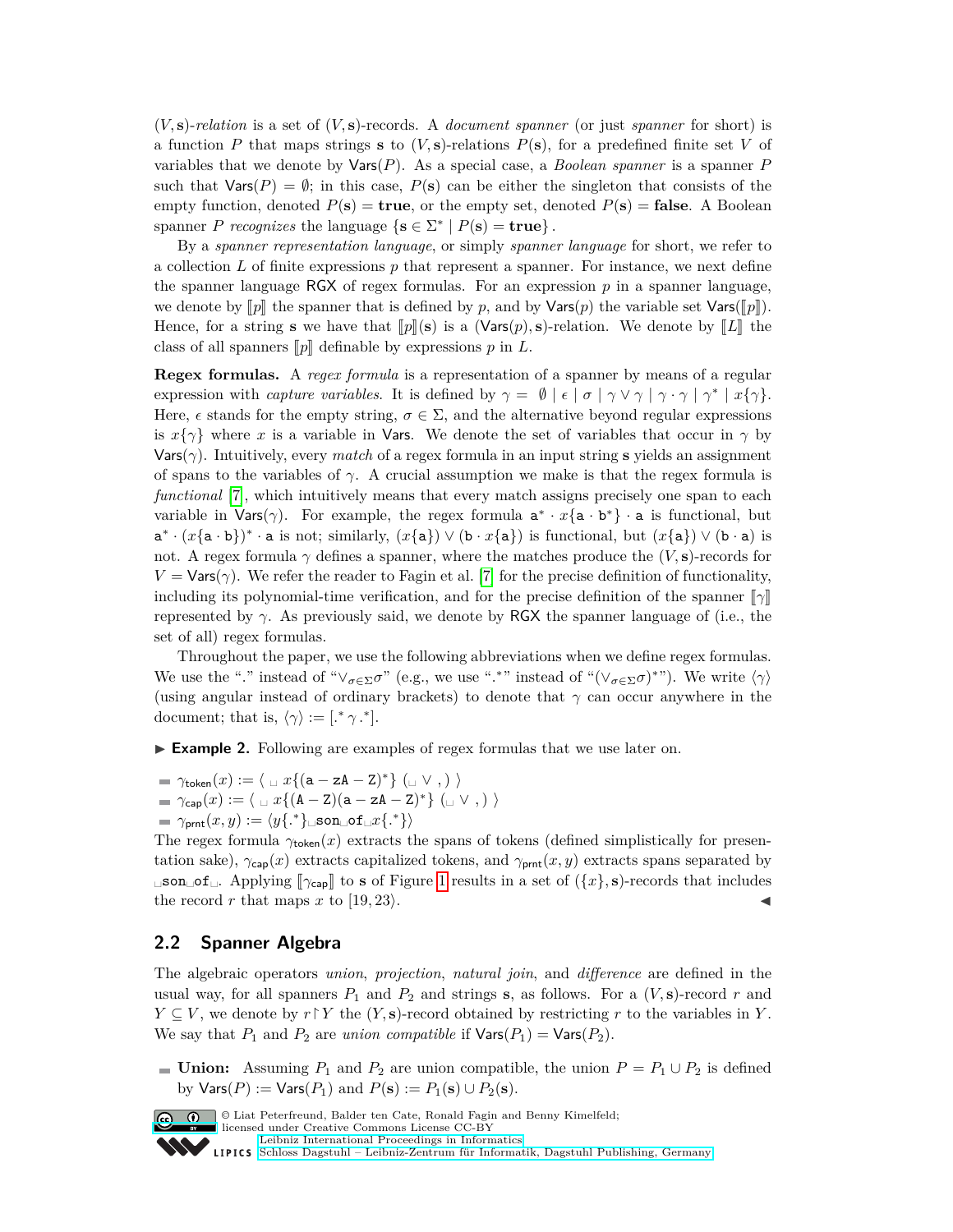- **Projection:** For  $Y \subseteq \text{Vars}(P_1)$ , the projection  $P = \pi_Y P_1$  is defined by  $\text{Vars}(P) := Y$ and  $P(\mathbf{s}) = \{r \mid Y \mid r \in P(\mathbf{s})\}.$
- **Natural join:** Let  $V_i := \text{Vars}(P_i)$  for  $i \in \{1, 2\}$ . The *(natural) join*  $P = (P_1 \bowtie P_2)$  is defined by  $\text{Vars}(P) := \text{Vars}(P_1) \cup \text{Vars}(P_2)$  and  $P(\mathbf{s})$  consists of all  $(V_1 \cup V_2, \mathbf{s})$ -records *r* such that there exist  $r_1 \in P_1(\mathbf{s})$  and  $r_2 \in P_2(\mathbf{s})$  with  $r \upharpoonright V_1 = r_1$  and  $r \upharpoonright V_2 = r_2$ .
- **Difference:** Assuming  $P_1$  and  $P_2$  are union compatible, the difference  $P = P_1 \setminus P_2$  is defined by  $\textsf{Vars}(P_1 \setminus P_2) := \textsf{Vars}(P_1)$  and  $P(\mathbf{s}) := P_1(\mathbf{s}) \setminus P_2(\mathbf{s})$ .
- **String-equality selection:** For variables x and y in  $\text{Vars}(P)$ , the string-equality selection  $P := \zeta_{x,y}^- P_1$  is defined by  $\mathsf{Vars}(P) := \mathsf{Vars}(P_1)$ , and  $P(\mathbf{s})$  consists of all records  $r \in P_1(\mathbf{s})$  such that  $\mathbf{s}_{r(x)} = \mathbf{s}_{r(y)}$ .

If *L* is a spanner language and *O* is a set of operators in a spanner algebra, then  $L^O$ denotes the spanner language obtained by closing *L* under the operations of *O*.

## **2.3 Regular and (Generalized) Core Spanners**

Following Fagin et al. [\[7\]](#page-15-5), we define a *regular* spanner to be one definable in  $RGX^{\{\cup, \pi, \bowtie\}}$ , that is, a spanner *P* such that  $P = [p]$  for some *p* in RGX<sup>{∪*,π*, $\bowtie$ *}*</sub>. Similarly, we define a *core*</sup> spanner to be a spanner definable in  $\overline{RGX}^{\{\cup,\pi,\bowtie,\zeta^=\}}$ .

<span id="page-5-0"></span>► **Example 3.** Consider the regex formulas of Example [2.](#page-4-0) We can take their join and obtain a regular spanner:  $\gamma_{\text{prnt}}(x, y) \bowtie \gamma_{\text{cap}}(x) \bowtie \gamma_{\text{cap}}(y)$ . This spanner extracts a set of  $({x, y}, s)$ -records *r* such that *r* maps *x* and *y* to strings that begin with a capital letter and are separated by  $\Box$ son $\Box$ of $\Box$ . Assume we wish to extract a binary relation that holds the tuples  $(x, y)$  such that the span x spans the name of the grandparent of y. (For simplicity we assume that name is a unique identifier of a person.) For that, we can define the following core spanner on top of the regex formulas from Example [2:](#page-4-0)  $\pi_{x,w}\zeta_{y,z}^{-1}(\gamma_{\text{prnt}}(x,y) \bowtie \gamma_{\text{prnt}}(z,w)).$ We denote this spanner by  $\gamma_{\text{grpr}}(x, w)$ .

Note that we did not include *difference* in the definition of regular and core spanners; this does not matter for the class of *regular* spanners, since it is closed to difference (i.e., a spanner is definable in  $RGX^{\{\cup,\pi,\bowtie,\{\}}\}$  if and only if it is definable by  $RGX^{\{\cup,\pi,\bowtie\}}$ , but it matters for the class of *core* spanners, which is *not* closed under difference [\[7\]](#page-15-5). We define a *generalized core spanner* to be a spanner definable in  $\text{RGX}^{\{\cup,\pi,\bowtie,\zeta^=\},\}$ . We study its expressive power in Section [4.](#page-6-1)

**Example 4.** Recall the definition of  $\gamma_{\text{grpr}}(x, w)$  from Example [3.](#page-5-0) The following generalized core spanner finds all spans of capitalized words *w* such that the text has no mentioning of any grandparent of *w*.  $\gamma_{\mathsf{cap}}(w) \setminus (\pi_w \gamma_{\mathsf{grpr}}(x, w))$ 

#### **2.4 Span Databases**

We also use the terminology and notation of ordinary relational databases, with the exception that database values are all spans. (In Section [6](#page-11-0) we allow more general values in the database.) More formally, a *relation symbol R* has an associated arity that we denote by arity(*R*), and a *span relation* over *R* is a finite set of *tuples*  $\mathbf{t} \in$  Spans<sup>arity(*R*)</sup> over *R*. We denote the *i*th element of a tuple **t** by  $\mathbf{t}_i$ . A *(relational) signature*  $\mathcal{R}$  is a finite set  $\{R_1, \ldots, R_n\}$  of relation symbols. A *span database D* over a signature  $\mathcal{R} := \{R_1, \ldots, R_n\}$  consists of span relations  $R_i^D$  over  $R_i$ . We call  $R_i^D$  the *instantiation* of  $R_i$  by  $D$ .



© Liat Peterfreund, Balder ten Cate, Ronald Fagin and Benny Kimelfeld; licensed under Creative Commons License CC-BY

[Leibniz International Proceedings in Informatics](http://www.dagstuhl.de/lipics/) [Schloss Dagstuhl – Leibniz-Zentrum für Informatik, Dagstuhl Publishing, Germany](http://www.dagstuhl.de)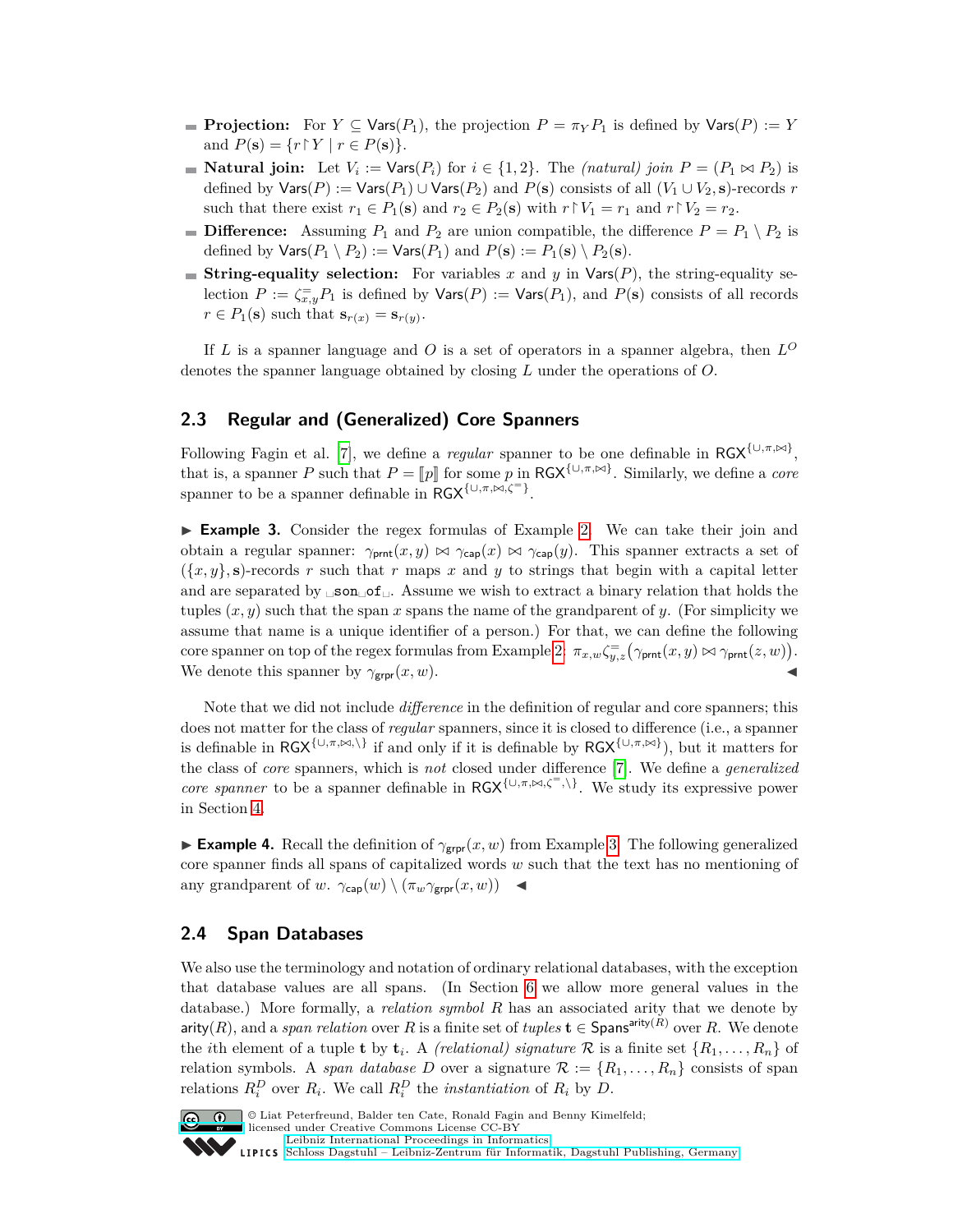#### <span id="page-6-0"></span>**3 RGXlog: Datalog over Regex Formulas**

In this section, we define the spanner language RGXlog, pronounced "regex-log," that generalizes regex formulas to (possibly recursive) Datalog programs.

Let  $\mathcal R$  be a signature. By an *atom* over  $\mathcal R$  we refer to an expression of the form  $R(x_1, \ldots, x_k)$  where  $R \in \mathcal{R}$  is a *k*-ary relation symbol and each  $x_i$  is a variable in **Vars.** Note that a variable can occur more than once in an atom (i.e., we may have  $x_i = x_j$  for some *i, j* with  $i \neq j$ ). Moreover, we do not allow constants in atoms. A RGXlog *program* is a triple  $\langle \mathcal{I}, \Phi, \text{OUT}(\mathbf{x}) \rangle$  where:

- $\mathcal I$  is a signature referred to as the *IDB* signature;
- $\Phi$  is a finite set of *rules* of the form  $\varphi \leftarrow \psi_1, \ldots, \psi_m$ , where  $\varphi$  is an atom over  $\mathcal{I}$ , and each  $\psi_i$  is either an atom over  $\mathcal I$  or a regex formula;
- $\Box$  OUT  $\in \mathcal{I}$  is a designated *output* relation symbol;
- $\bullet$  **x** is a sequence of *k* distinct variables in Vars, where *k* is the arity of Out.

If  $\rho$  is the rule  $\varphi \leftarrow \psi_1, \ldots, \psi_m$ , then we call  $\varphi$  the *head* of  $\rho$  and  $\psi_1, \ldots, \psi_m$  the *body* of  $\rho$ . Each variable in  $\varphi$  is called a *head variable* of  $\rho$ . We make the standard assumption that each head variable of a rule occurs at least once in the body of the rule.

We now define the semantics of evaluating a RGXlog program over a string. Let  $Q =$  $\langle \mathcal{I}, \Phi, \text{OUT}(\mathbf{x}) \rangle$  be a RGXlog program, and let **s** be a string. We evaluate Q on **s** using the usual fixpoint semantics of Datalog, while viewing the regex formulas as extensionaldatabase (EDB) relations. More formally, we view a regex formula  $\gamma$  as a logical assertion over assignments to  $\text{Vars}(\gamma)$ , stating that the assignment forms a tuple in  $\lceil \gamma \rceil(\mathbf{s})$ . The span database with signature  $\mathcal I$  that results from applying  $Q$  to **s** is denoted by  $Q(\mathbf{s})$ , and it is the minimal span database that satisfies all rules, when viewing each left arrow  $(\leftarrow)$  as a logical implication with all variables being universally quantified.

Next, we define the semantics of RGXlog as a spanner language. Let  $Q = \langle \mathcal{I}, \Phi, \text{OUT}(\mathbf{x}) \rangle$ be a RGXlog program. As a spanner, the program  $Q$  constructs  $D = Q(s)$  and emits the relation OUT<sup>D</sup> as assignments to **x**. More precisely, suppose that **x** =  $x_1, \ldots, x_k$ . The spanner  $P = [Q]$  is defined as follows.

- $\blacksquare$  Vars(*P*) := { $x_1, \ldots, x_k$  }.
- Given **s** and  $D = Q(\mathbf{s})$ , the set  $P(\mathbf{s})$  consists of all records  $r_{\mathbf{a}}$  obtained from tuples  $\mathbf{a} = (a_1, \dots, a_k) \in \text{OUT}^D$  by setting  $r_{\mathbf{a}}(x_i) = a_i$ .

Finally, *recursive* and *non-recursive* RGXlog programs are defined similarly to ordinary Datalog (e.g., using the acyclicity of the dependency graph over the IDB predicates).

<span id="page-6-2"></span>**Example 5.** In the following and later examples of programs, we use the cursor sign  $\blacktriangleright$ to indicate where a rule begins. Importantly, for brevity we use the following convention:  $\text{OUT}(\mathbf{x})$  is always the left hand side of the last rule.

 $\blacktriangleright$  ANCSTR $(x, z) \leftarrow \gamma_{\text{prnt}}(x, z)$   $\blacktriangleright$  ANCSTR $(x, y) \leftarrow$  ANCSTR $(x, z), \gamma_{\text{prnt}}(z, y)$ 

By our convention,  $OUT(x)$  is  $ANSSTR(x, y)$ . This program returns the transitive closure of the relation obtained by applying the regex formula  $\gamma_{\text{prnt}}(x, z)$  from Example [2.](#page-4-0)

#### <span id="page-6-1"></span>**4 Comparison to Core Spanners**

We begin the exploration of the expressive power of RGXlog by a comparison to the class of core spanners and the class of generalized core spanners. We first recall the following observation by Fagin et al. [\[8\]](#page-15-6) for later reference.



© Liat Peterfreund, Balder ten Cate, Ronald Fagin and Benny Kimelfeld; licensed under Creative Commons License CC-BY [Leibniz International Proceedings in Informatics](http://www.dagstuhl.de/lipics/)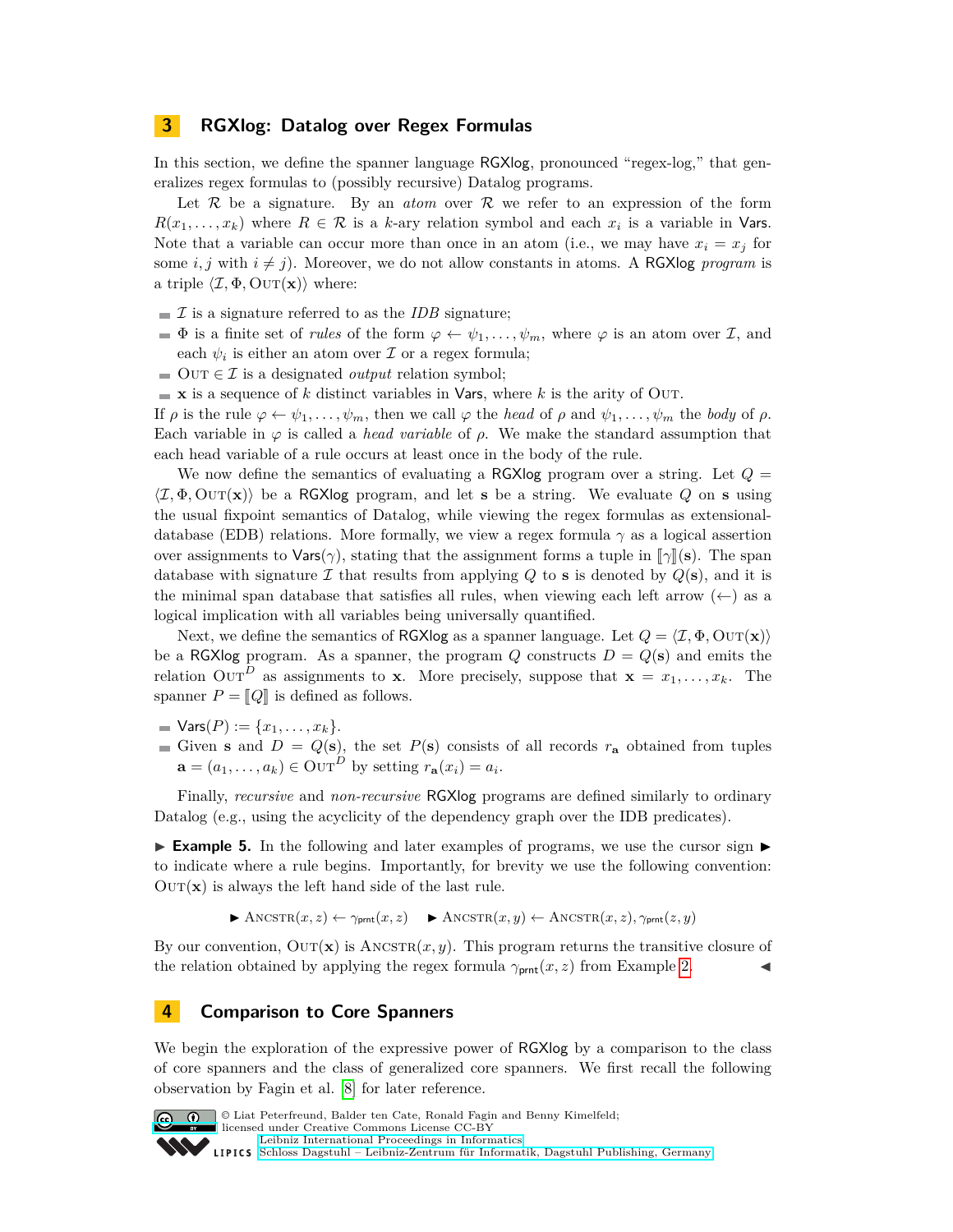▶ **Proposition 6.** [\[8\]](#page-15-6) *The class of spanners definable by non-recursive* RGXlog *is precisely the class of regular spanners, namely*  $[RGX^{\{\cup, \pi, \bowtie\}}]$ .

In addition to RGXlog being able to express union, projection and natural join, the following program shows that RGXlog can express the string-equality selection, namely  $\zeta^{\pm}$ .

 $\blacktriangleright$  STREQ $(x, y) \leftarrow \langle x\{\epsilon\} \rangle$ ,  $\langle y\{\epsilon\} \rangle$   $\blacktriangleright$  STREQ $(x, y) \leftarrow \langle x\{\sigma \tilde{x}\{\epsilon^*\} \} \rangle$ ,  $\langle y\sigma\{\tilde{y}\{\epsilon^*\} \} \rangle$ , STREQ $(\tilde{x}, \tilde{y})$ 

Here, the second rules is repeated for every alphabet letter  $\sigma$ . It thus follows that every core spanner is definable in RGXlog. The other direction is false. As an example, no core spanner extracts all spans *x* and *y* such that  $\mathbf{s}_x$  is *not* a substring of  $\mathbf{s}_y$  [\[7\]](#page-15-5), or all pairs *x* and *y* of spans having the same *length* [\[8\]](#page-15-6). In the following example, we construct a RGXlog program that extracts both of these relationships.

**Example 7.** In the following program, rules that involve  $\sigma$  and  $\tau$  are repeated for all letters  $\sigma$  and  $\tau$  such that  $\sigma \neq \tau$ , and the ones that involve only  $\sigma$  are repeated for every  $\sigma$ .

- $\blacktriangleright$  LEN<sub>=</sub> $(x, y) \leftarrow \langle x\{\epsilon\} \rangle, \langle y\{\epsilon\} \rangle$  $\{\tilde{y}\{.\}^*\}\},$ LEN= $(\tilde{y}, y)$  $\blacktriangleright$  LEN<sub>=</sub>(*x*, *y*)  $\leftarrow$   $\langle x\{\tilde{x}\{\cdot^*\}\}\rangle$ ,  $\langle y\{\tilde{y}\{\cdot^*\}\}\rangle$ , LEN<sub>=</sub>( $\tilde{x}, \tilde{y}$ )
- $\blacktriangleright$  NOPRFX<sub>( $\sigma,\tau$ )</sub> $(x, y) \leftarrow \langle x\{\sigma^*\}\rangle, \langle y\{\epsilon\} \vee y\{\tau^*\rangle$  $\blacktriangleright$  NoPRFX $(x, y) \leftarrow$  NoPRFX $_{(\sigma, \tau)}(x, y)$
- $\blacktriangleright$  NoPRFX<sup> $\sigma$ </sup> $(x, y) \leftarrow \langle x \{ \sigma \tilde{x} \{.\}^* \} \rangle, \langle y \{ \sigma \tilde{y} \{.\}^* \} \rangle, \text{NoPRFX}(\tilde{x}, \tilde{y})$
- $\blacktriangleright$  NoPRFX $(x, y) \leftarrow$  NoPRFX<sup> $\sigma$ </sup> $(x, y)$
- $\blacktriangleright$  NOTCNTD $(x, y) \leftarrow$  LEN<sub>></sub> $(x, y)$
- $\blacktriangleright$  NOTCNTD $(x, y) \leftarrow$  NOPRFX $(x, y), \langle y\{\tilde{y}\}, \tilde{y}\}\rangle$ , NOTCNTD $(x, \tilde{y})$

The program defines the following relations.

- $\blacksquare$  LEN<sub>=</sub> $(x, y)$  contains all spans *x* and *y* of the same length.
- $\blacksquare$  LEN<sub>></sub>(*x, y*) contains all spans *x* and *y* such that *x* is longer than *y*.
- $\blacksquare$  NoPRFX(*x, y*) contains all spans *x* and *y* such that  $\mathbf{s}_x$  is *not* a prefix of  $\mathbf{s}_y$ . The rules state that  $\mathbf{s}_x$  is not a prefix of  $\mathbf{s}_y$  if  $\mathbf{s}_x$  is nonempty but  $\mathbf{s}_y$  is empty, or the two begin with different letters, or the two begin with the same letter but the rest of  $\mathbf{s}_x$  is not a prefix of the rest of **s***y*.
- NOTCNTD $(x, y)$  contains all spans *x* and *y* such that  $\mathbf{s}_x$  is *not* contained in  $\mathbf{s}_y$ . The rules state that this is the case if *x* is longer than *y*, or both of the following hold:  $s_x$  is not a prefix of  $\mathbf{s}_y$ , and  $\mathbf{s}_x$  is not contained in the suffix of  $\mathbf{s}_y$  following the first symbol.

In particular, the program defines both equal-length and non-containment relationships.  $\blacktriangleleft$ 

The impossibility proofs of Fagin et al. [\[7,](#page-15-5)[8\]](#page-15-6) are based on the *core simplification lemma* [\[7\]](#page-15-5), which states that every core spanner can be represented as a regular spanner, followed by a sequence of string-equality selections  $(\zeta^{\pm})$  and projections  $(\pi)$ . In turn, the proof of this lemma relies on the absence of the difference operator in the algebra. See Freydenberger and Holldack [\[10\]](#page-15-9) for an indication of why a result similar to the core simplification lemma is not likely to hold in the presence of difference. Do things change when we consider *generalized core spanners*, where difference is allowed? To be precise, we are interested in two questions:

- **1.** Can RGXlog express every generalized core spanner?
- **2.** Is every spanner definable in RGXlog a generalized core spanner?

We answer the first question in the next section. The second question we answer in the remainder of this section.

We begin by constructing the following RGXlog program, which defines a Boolean is spanner that returns **true** if and only if the length of the input **s** is a power of two.

- ▶  $\text{Pow2}(x) \leftarrow \langle x\{\cdot\}\rangle$  ▶  $\text{Pow2}(x) \leftarrow \langle x\{x_1\{\cdot\cdot\}, x_2\{\cdot\cdot\}\}\rangle, \text{Pow2}(x_1), \text{Pow2}(x_2), \text{LEN}=(x_1, x_2)$
- $\blacktriangleright$  Out()  $\leftarrow$  [ $x\{.\ast\}$ ], Pow2( $x$ )

© Liat Peterfreund, Balder ten Cate, Ronald Fagin and Benny Kimelfeld; licensed under Creative Commons License CC-BY

[Leibniz International Proceedings in Informatics](http://www.dagstuhl.de/lipics/)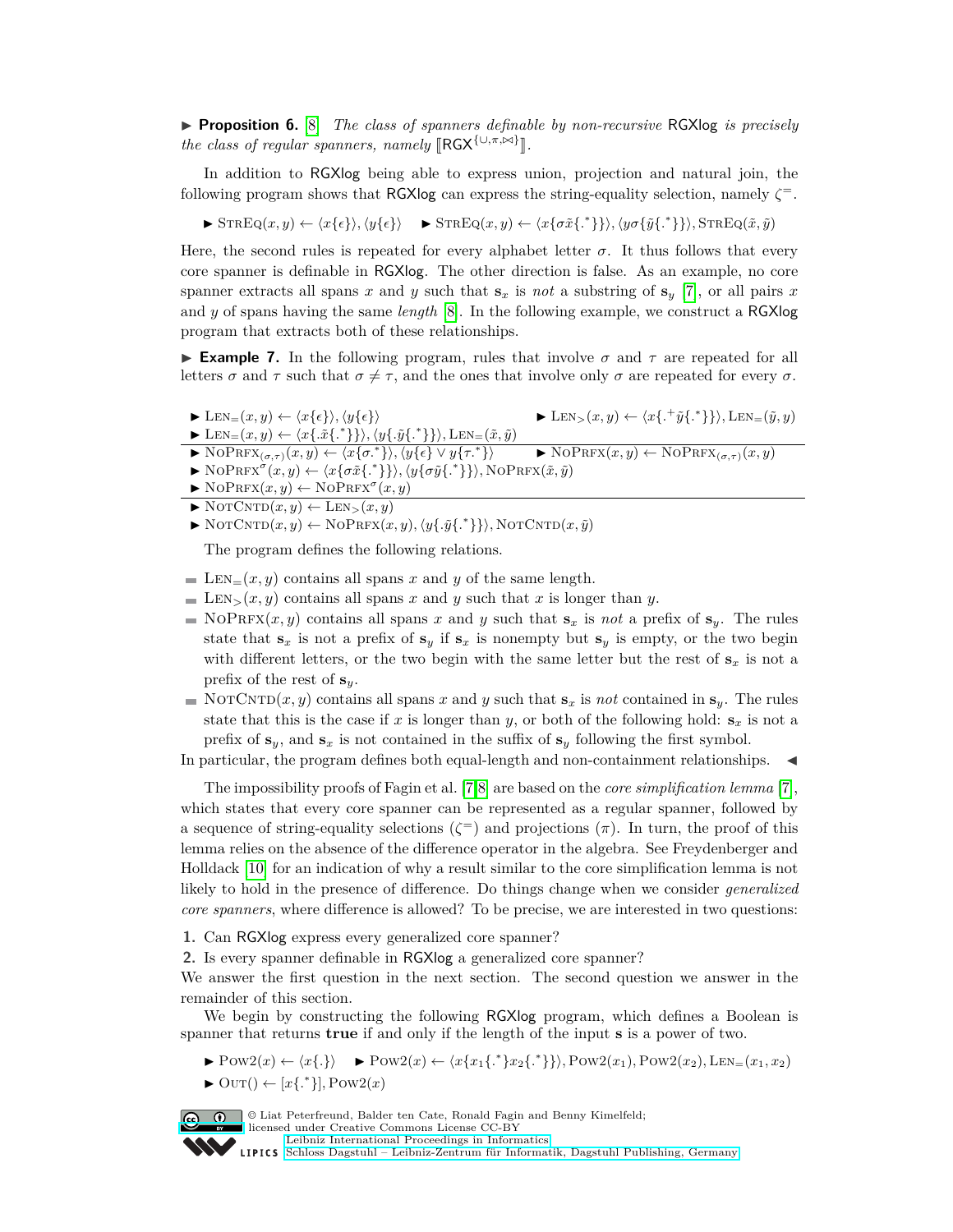We prove the following.

<span id="page-8-1"></span>**► Theorem 8.** *There is no Boolean generalized core spanner that determines whether the length of the input string is a power of two.*

Hence, we get a negative answer to the second question. In the remainder of this section, we discuss the proof of Theorem [8.](#page-8-1) We need to prove that no generalized core spanner recognizes all strings whose length is a power of two.

Let a be a letter, and  $L_a$  the language of all strings **s** that consist of  $2^n$  occurrences of **a** for  $n \geq 0$ , that is:  $L_a \stackrel{\text{def}}{=} \{s \in a^* \mid |s| \text{ is a power of } 2\}$ . We will restrict our discussion to generalized core spanners that accept only strings in  $a^*$ , and show that no such spanner recognizes  $L_a$ . This is enough, since every generalized core spanner *S* can be restricted into a<sup>\*</sup> by joining *S* with the regex formula [a<sup>\*</sup>]. For simplicity, we will further assume that our alphabet consists of only the symbol  $\mathsf{a}$ . Then, a language  $L$  is identified by a set of natural numbers—the set of all numbers *m* such that  $a^m \in L$ . We denote this set by  $N(L)$ .

Presburger Arithmetic (PA) is the first-order theory of the natural numbers with the addition  $(+)$  binary function and the constants 0 and 1 [\[24\]](#page-16-7). For example, the relationship  $x > y$  is expressible by the PA formula  $\exists z[x = y + z + 1]$  and by the PA formula  $x \neq z$  $y \wedge \exists z [x = y + z]$ . As another example, the set of all even numbers *x* is definable by the PA formula  $\exists y[x = y + y]$ . When we say that a set *A* of natural numbers is *definable in PA* we mean that there is a unary PA formula  $\varphi(x)$  such that  $A = \{x \in \mathbb{N} \mid \varphi(x)\}.$ 

It is known that being a power of two is *not* expressible in PA [\[17\]](#page-15-10). Theorem [8](#page-8-1) then follows from the next theorem, which we prove in the appendix.

<span id="page-8-3"></span>I **Theorem 9.** *A language L* ⊆ {a} ∗ *is recognizable by a Boolean generalized core spanner if and only if* N(*L*) *is definable in PA.*

## <span id="page-8-0"></span>**5 Equivalence to Polynomial Time**

An easy consequence of existing literature [\[1,](#page-15-16) [11\]](#page-15-17) is that every RGXlog program can be evaluated in polynomial time (as usual, under data complexity). Indeed, the evaluation of a RGXlog program *P* can be done in two steps: *(1)* materialize the regex atoms on the input string **s** and get relations over spans, *and (2)* evaluate *P* as an ordinary Datalog program over an ordinary relational database, treating the regex formulas as the names of the corresponding materialized relations. The first step can be completed in polynomial time [\[11\]](#page-15-17), and so does the second [\[1\]](#page-15-16). Quite remarkably, RGXlog programs capture *precisely* the spanners computable in polynomial time.

<span id="page-8-2"></span> $\triangleright$  **Theorem 10.** *A spanner is definable in* RGXlog *if and only if it is computable in polynomial time.*

In the remainder of this section, we discuss the proof of Theorem [10.](#page-8-2) The proof of the "only if" direction is described right before the theorem. To prove the "if" direction, we need some definitions and notation.

**Definitions.** We apply ordinary Datalog programs to databases over arbitrary domains, in contrast to RGXlog programs that we apply to strings, and that involve databases over the domain of spans. Formally, we define a Datalog program as a quadruple  $(\mathcal{E}, \mathcal{I}, \Phi, \text{OUT})$ where  $\mathcal E$  and  $\mathcal I$  are disjoint signatures referred to as the *EDB* (input) and *IDB* signatures, respectively. Out is a designated output relation symbol in  $\mathcal{I}$ , and  $\Phi$  is a finite set of Datalog



© Liat Peterfreund, Balder ten Cate, Ronald Fagin and Benny Kimelfeld; licensed under Creative Commons License CC-BY

[Leibniz International Proceedings in Informatics](http://www.dagstuhl.de/lipics/)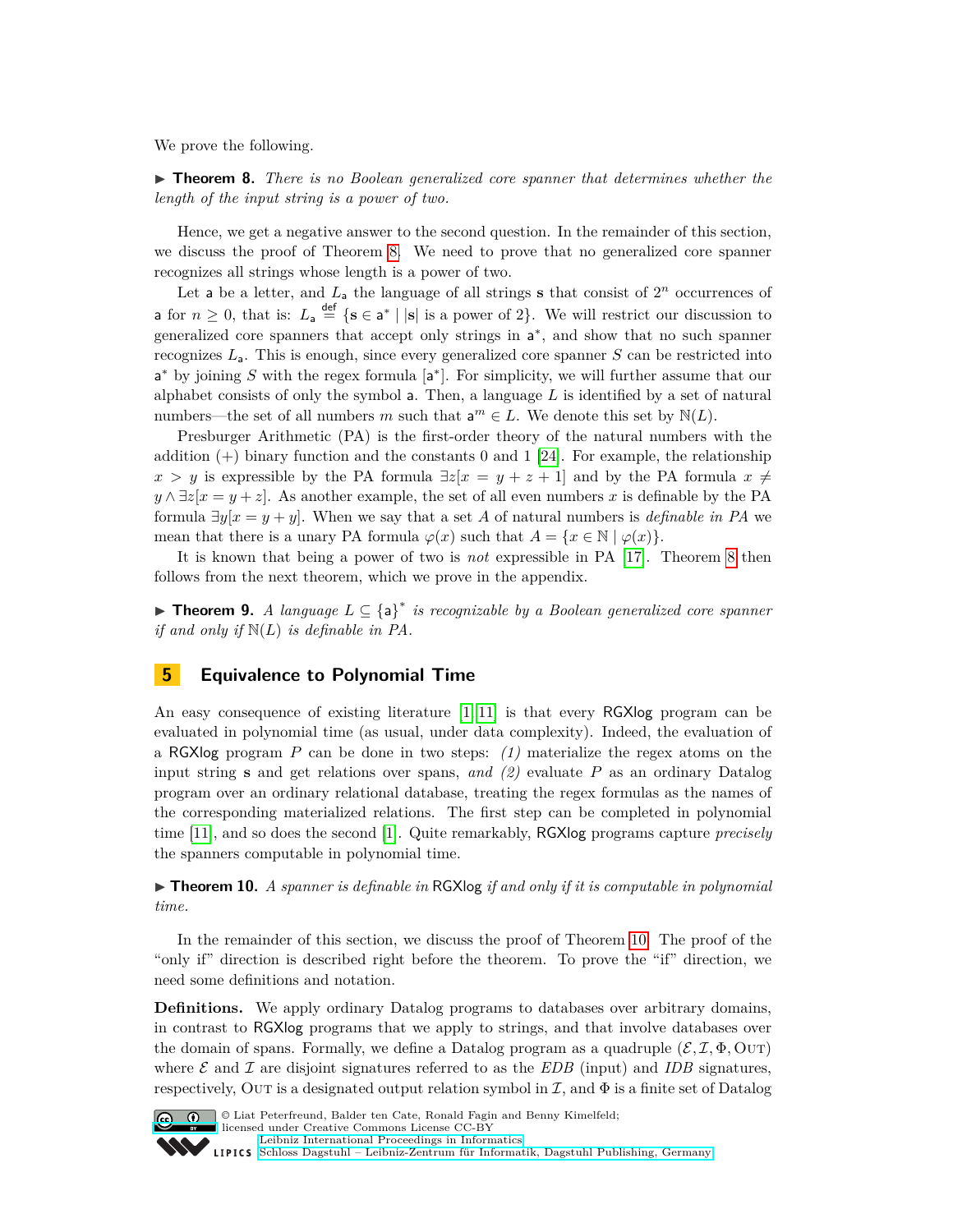rules.<sup>[2](#page-9-0)</sup> As usual, a *Datalog rule* has the form  $\varphi \leftarrow \psi_1, \ldots, \psi_m$ , where  $\varphi$  is an atomic formula over I and  $\psi_1, \ldots, \psi_m$  are atomic formulas over E and I. We again require each variable in the head of  $\varphi$  to occur in the body  $\psi_1, \ldots, \psi_m$ . In this paper we restrict Datalog programs to ones *without constants*; that is, an atomic formula  $\psi_i$  is of the form  $R(x_1, \ldots, x_k)$  where *R* is a *k*-ary relation symbol and the *x<sup>i</sup>* are (not necessarily distinct) variables. An input for a Datalog program Q is an instance  $D$  over  $\mathcal E$  that instantiates every relation symbol of  $\mathcal E$  with values from an arbitrary domain. The *active domain* of an instance  $D$ , denoted *adom*(*D*), is the set of constants that occur in *D*.

An *ordered signature*  $\mathcal E$  is a signature that includes three distinguished relation symbols: a binary relation symbol Succ, and two unary relation symbols FIRST and LAST. An *ordered instance* D is an instance over an ordered signature  $\mathcal E$  such that Succ is interpreted as a successor relation of some linear (total) order over  $\alpha dom(D)$ , and FIRST and LAST determines the first and last elements in this linear order, respectively.

A *semipositive* Datalog program, or Datalog<sup>⊥</sup> program in notation, is a Datalog program in which the EDB atoms (i.e., atoms over EDB relation symbols) can be negated. We make the safety assumption that in each rule  $\rho$ , every variable that appears in the head of  $\rho$  is either (1) a variable appearing in a positive (i.e., non-negated) atom of the body of the rule, or (2) in  $\text{Vars}(\gamma)$  for a regex formula  $\gamma$  that appears in the body of the rule. The database with signature I that results from applying P on an instance D over  $\mathcal{E}$ , is denoted by  $P(D)$ .

A *query* Q over a signature  $\mathcal E$  is associated with a fixed arity  $\text{arity}(Q) = k$ , and it maps an input database *D* over *E* into a relation  $Q(D) \subseteq (adom(D))^k$ . As usual, *Q* is *Boolean* if  $k = 0$ . We say that *Q* is *respects isomorphism* if for all isomorphic databases  $D_1$  and  $D_2$ over  $\mathcal{E}$ , and isomorphisms  $\varphi : \mathit{adom}(D_1) \to \mathit{adom}(D_2)$  between  $D_1$  and  $D_2$ , it is the case that  $\varphi(Q(D_1)) = Q(D_2)$ .

**Proof idea.** We now discuss the proof of the "if" direction of Theorem [10.](#page-8-2) The proof is based on Papadimitriou's theorem [\[22\]](#page-15-13), stating a close connection between semipositive Datalog and polynomial time:

<span id="page-9-1"></span>**Find 11.** [\[5,](#page-15-18) [22\]](#page-15-13) Let  $\mathcal{E}$  be an ordered signature and let  $Q$  be a query over  $\mathcal{E}$  such *that Q respects isomorphism. Then Q is computable in polynomial time if and only if Q is computable by a Datalog*<sup> $\perp$ </sup> *program.* 

The proof continues is as follows. Let *S* be a spanner that is computable in polynomial time. We translate *S* into a RGXlog program *P* in two main steps. In the first step, we translate *S* into a Datalog<sup> $\perp$ </sup> program  $P_S$  by an application of Theorem [11.](#page-9-1) In the second step, we translate *P<sup>S</sup>* into *P*. To realize the first step of the construction, we need to encode our input string by a database, since *P<sup>S</sup>* operates over databases (and not over strings). To use Theorem [11,](#page-9-1) we need to make sure that this encoding is computable in polynomial time, and that it is invariant under isomorphism, that is, the encoding allows to restore the string even if replaced by an isomorphic database. To realize the second step of the construction, we need to bridge several differences between  $\mathsf{RGXlog}$  and  $\mathsf{Database}^\perp$ . First, the former takes as input a string, and the latter a database. Second, the latter assumes an ordered signature while the former does not involve any order. Third, the former does not allow negation while in the latter EDB atoms can be negated.

<span id="page-9-0"></span><sup>&</sup>lt;sup>2</sup> Note that unlike  $RGXlog$ , here there is no need to specify variables for OUT. This is because a spanner evaluates to assignments of spans to variables, which we need to relate to Out, whereas a Datalog program evaluates to an entire relation, which is Out itself.



<sup>©</sup> Liat Peterfreund, Balder ten Cate, Ronald Fagin and Benny Kimelfeld; licensed under Creative Commons License CC-BY [Leibniz International Proceedings in Informatics](http://www.dagstuhl.de/lipics/)

[Schloss Dagstuhl – Leibniz-Zentrum für Informatik, Dagstuhl Publishing, Germany](http://www.dagstuhl.de)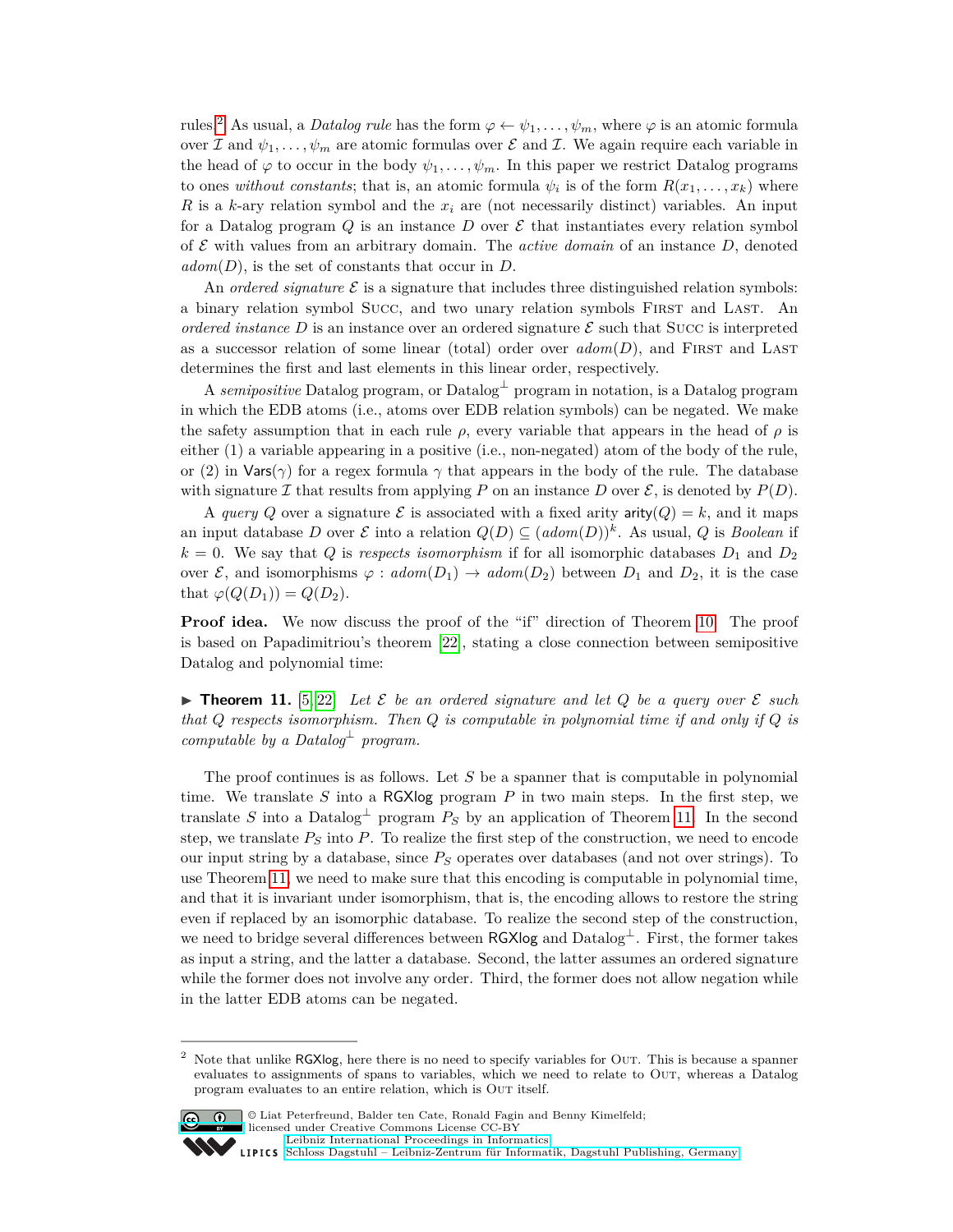For the first step of our translation, we use the standard representation of a string as a logical structure and extend it with a total order on its active domain. Note that we have to make sure that the active domain contains the output domain (i.e., all spans of the input string). We define  $\mathcal{R}^{\text{ord}}$  to be an ordered signature with the unary relation symbols  $R_{\sigma}$  for each  $\sigma \in \Sigma$ , in addition to the required SUCC, FIRST and LAST. Let  $\mathbf{s} = \sigma_1 \cdots \sigma_n$  be an input string. We define an instance  $D_s$  over  $\mathcal{R}^{\text{ord}}$  by materializing the relations as follows.

- Each relation  $R_{\sigma}$  consists of all tuples  $([i, i+1))$  such that  $\sigma_i = \sigma$ .
- Succ consists of the pairs  $([i, i'), [i, i'+1 \rangle)$  and all pairs  $([i, n+1), [i+1, i+1 \rangle)$  whenever the involved spans are legal spans of **s**.
- FIRST and LAST consist of  $[1, 1\rangle$ , and  $[n+1, n+1\rangle$ , respectively.

<span id="page-10-3"></span>**Comment 12.** Observe that we view the linear order as the lexicographic order over the spans. The only different from the usual lexicographic order on ordered pairs  $(i, j)$  in that for spans, we must have  $i \leq j$ . The successor relation Succ is inferred from this order.  $\blacktriangleleft$ 

An *encoding instance* (or just *encoding*) *D* is an instance over  $\mathcal{R}^{\text{ord}}$  that is isomorphic to *D***<sup>s</sup>** for some string **s**. In this case, we say that *D encodes* **s**. Note that the entries of an encoding are not necessarily spans. Nevertheless, every encoding encodes a unique string. The following lemma is straightforward.

<span id="page-10-0"></span>**Lemma 13.** Let *D* be an instance over  $\mathcal{R}^{\text{ord}}$ . The following hold:

- **1.** *Whether D is an encoding can be determined in polynomial time.*
- **2.** *If D is an encoding, then there are unique string* **s** *and isomorphism ι such that D encodes* **s** *and*  $\iota(D_s) = D$ *;* moreover, both **s** *and ι are computable in polynomial time.*

Let *S* be a spanner. We define a query  $Q_S$  over  $\mathcal{R}^{\text{ord}}$  as follows. If the input database *D* is en encoding and **s** and *ι* are as in Lemma [13,](#page-10-0) then  $Q_S(D) = \iota([\mathbb{S}](s))$ ; otherwise,  $Q_S(D)$ is empty. To apply Theorem [11,](#page-9-1) we make an observation.

 $\triangleright$  **Observation 14.** *The query*  $Q_S$  *respects isomorphism, and moreover, is computable in polynomial time whenever S is computable in polynomial time.*

We can now apply Theorem [11](#page-9-1) on *QS*:

<span id="page-10-1"></span>I **Lemma 15.** *If S is computable in polynomial time, then there exists a Datalog*<sup>⊥</sup> *program P*<sup>*'*</sup> *over*  $\mathcal{R}^{\text{ord}}$  *such that*  $P'(D) = Q_S(D)$  *for every instance D over*  $\mathcal{R}^{\text{ord}}$ *.* 

The second step of the translation simulates the Datalog<sup> $\perp$ </sup> program  $P'$  using a RGXlog program. With RGXlog, we can construct  $D_s$  from **s** with the following rules:

> $\blacktriangleright R_{\sigma}(x) \leftarrow \langle x\{\sigma\}\rangle$   $\blacktriangleright \text{Succ}(x_1, x_2) \leftarrow \langle x_2\{x_1\{\cdot\cdot\}\}\vee[\cdot^*x_2\{\cdot\cdot\cdot x_1\{\epsilon\}\cdot\cdot^*\}]$  $\blacktriangleright$  FIRST $(x) \leftarrow [x\{\epsilon\}^{\ast}] \blacktriangleright$  LAST $(x) \leftarrow [\cdot^{\ast}x\{\epsilon\}]$

Indeed, if we evaluate the above RGXlog rules on a string **s** we obtain exactly *D***s**. Note that rules in Datalog<sup>⊥</sup> that do not involve negation can be viewed as RGXlog rules. However, since RGXlog do not allow negation, we need to include the negated EDBs as additional EDBs. Nevertheless, we can negate these EDBs without explicit negation, because regular spanners are closed under difference and complement [\[7\]](#page-15-5). We therefore conclude the following lemma.

<span id="page-10-2"></span>I **Lemma 16.** *If P* 0 *is a Datalog*<sup>⊥</sup> *program over* Rord*, then there exists a* RGXlog *program P such that*  $P(\mathbf{s}) = P'(D_{\mathbf{s}})$  *for every string* **s***.* 



© Liat Peterfreund, Balder ten Cate, Ronald Fagin and Benny Kimelfeld; licensed under Creative Commons License CC-BY

[Leibniz International Proceedings in Informatics](http://www.dagstuhl.de/lipics/) [Schloss Dagstuhl – Leibniz-Zentrum für Informatik, Dagstuhl Publishing, Germany](http://www.dagstuhl.de)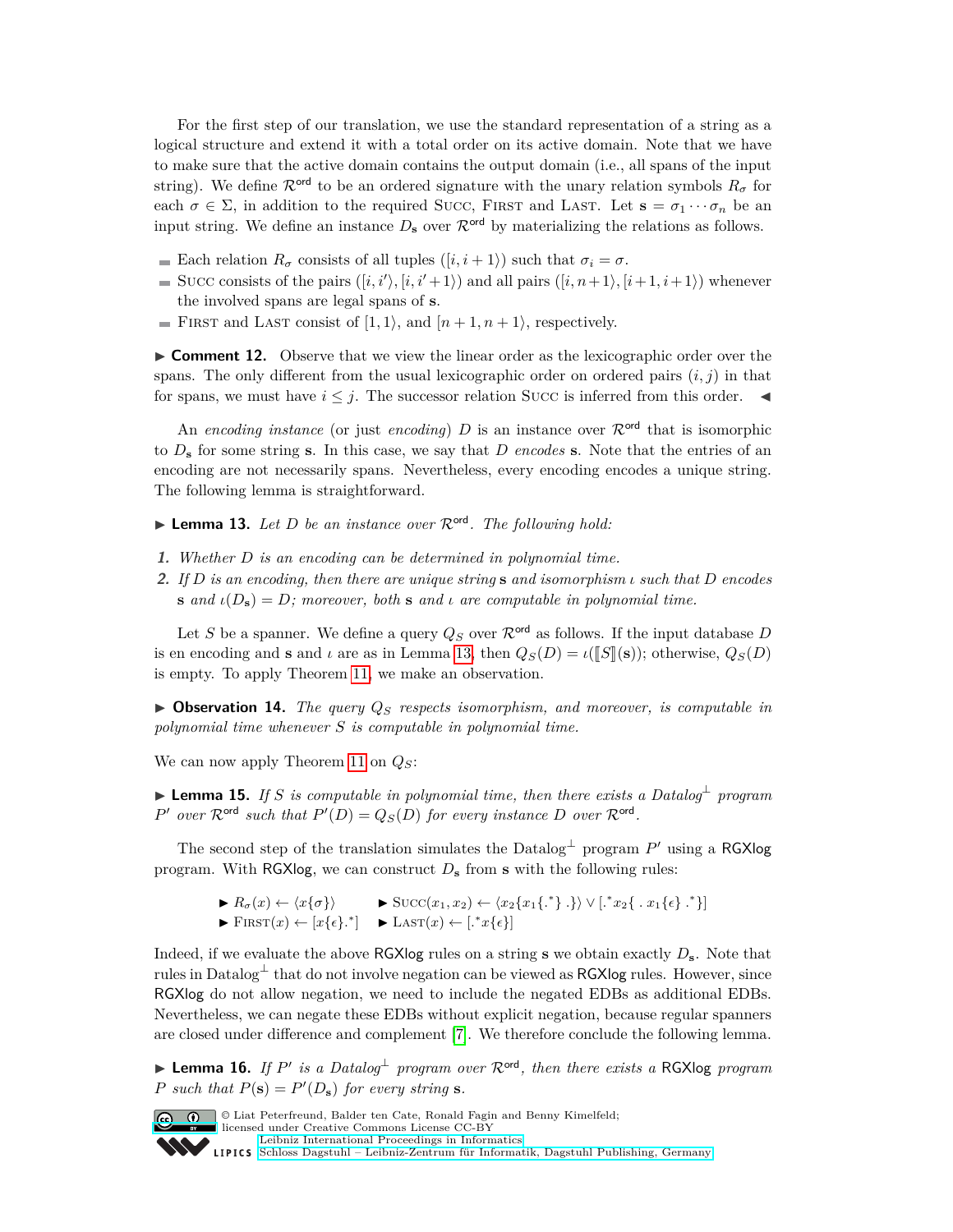To summarize the proof of the "if" direction of Theorem [10,](#page-8-2) let *S* be a spanner computable in polynomial time. We defined  $Q_S$  to be such that  $Q_S(D_s) = [S](s)$  for all **s**. Lemma [15](#page-10-1) implies that there exists a Datalog<sup> $\perp$ </sup> program *P*' such that  $P'(D_s) = Q_S(D_s)$  for all **s**. By Lemma [16,](#page-10-2) there exists a RGXlog program *P* such that  $P(s) = P'(D_s)$  for all **s**. Therefore, *P* is the required RGXlog program such that  $P(s) = S(s)$  for all **s**.

## **5.1 RGXlog over Monadic Regex Formulas**

Our proof of Theorem [10](#page-8-2) showed that RGXlog programs over *binary* regex formulas (i.e., regex formulas with two variables) suffice to capture every spanner that is computable in polynomial time. Next, we show that if we allow only *monadic* regex formulas (i.e., regex formulas with one variable), then we strictly decrease the expressiveness. We call such programs *regex-monadic* programs. We can characterize the class of spanners expressible by regex-monadic programs, as follows.

<span id="page-11-1"></span> $\blacktriangleright$  **Theorem 17.** Let *S* be a spanner. The following are equivalent:

- **1.** *S is definable as a regex-monadic program.*
- **2.** *S is definable as a* RGXlog *program where all the rules have the form*

 $\text{OUT}(x_1, \ldots, x_k) \leftarrow \gamma_1(x_1), \ldots, \gamma_k(x_k), \gamma()$ 

*where each*  $\gamma_i(x_i)$  *is a unary regex formula and*  $\gamma$  *is a Boolean regex formula.* 

Note that in the second part of Theorem [17,](#page-11-1) the Boolean  $\gamma$ () can be omitted whenever  $k > 0$ , since  $\gamma$  can be compiled into  $\gamma_k(x_k)$ . To prove the theorem, we use a result by Levy et al. [\[18\]](#page-15-19), stating that recursion does not add expressive power when every relation in the EDB is unary. This theorem implies that every spanner definable as a regex-monadic program is regular. We then draw the following direct consequence on Boolean programs.

 $\triangleright$  **Corollary 18.** A language is accepted by a Boolean regex-monadic program if and only if *it is regular.*

For non-Boolean spanners, we can use Theorem [17](#page-11-1) to show that regex-monadic programs are *strictly less expressive* than regular spanners. For instance, in the appendix we show that the relation "the span *x* contains the span *y*" is not expressible as a regex-monadic program, although it is clearly regular. Therefore, we conclude the following.

<span id="page-11-2"></span>I **Corollary 19.** *The class of regex-monadic programs is strictly less expressive than the class of regular spanners.*

## <span id="page-11-0"></span>**6 Extension to a Combined Relational/Textual Model**

In this section, we extend Theorem [10](#page-8-2) to *Spannerlog*, a data and query model introduced by Nahshon et al. [\[21\]](#page-15-15) that unifies and generalizes relational databases and spanners by considering relations over both strings and spans.

#### **6.1 Spannerlog**

The fragment of Spannerlog that we consider is referred to by Nahshon et al. [\[21\]](#page-15-15) as Spannerlog $\langle \text{RGX} \rangle$ , and we abbreviate it as simply  $\text{Spl}\langle \text{RGX} \rangle$ . A *mixed signature* is a collection of *mixed relation symbols R* that have two types of attributes: *string* attributes and



© Liat Peterfreund, Balder ten Cate, Ronald Fagin and Benny Kimelfeld; licensed under Creative Commons License CC-BY [Leibniz International Proceedings in Informatics](http://www.dagstuhl.de/lipics/)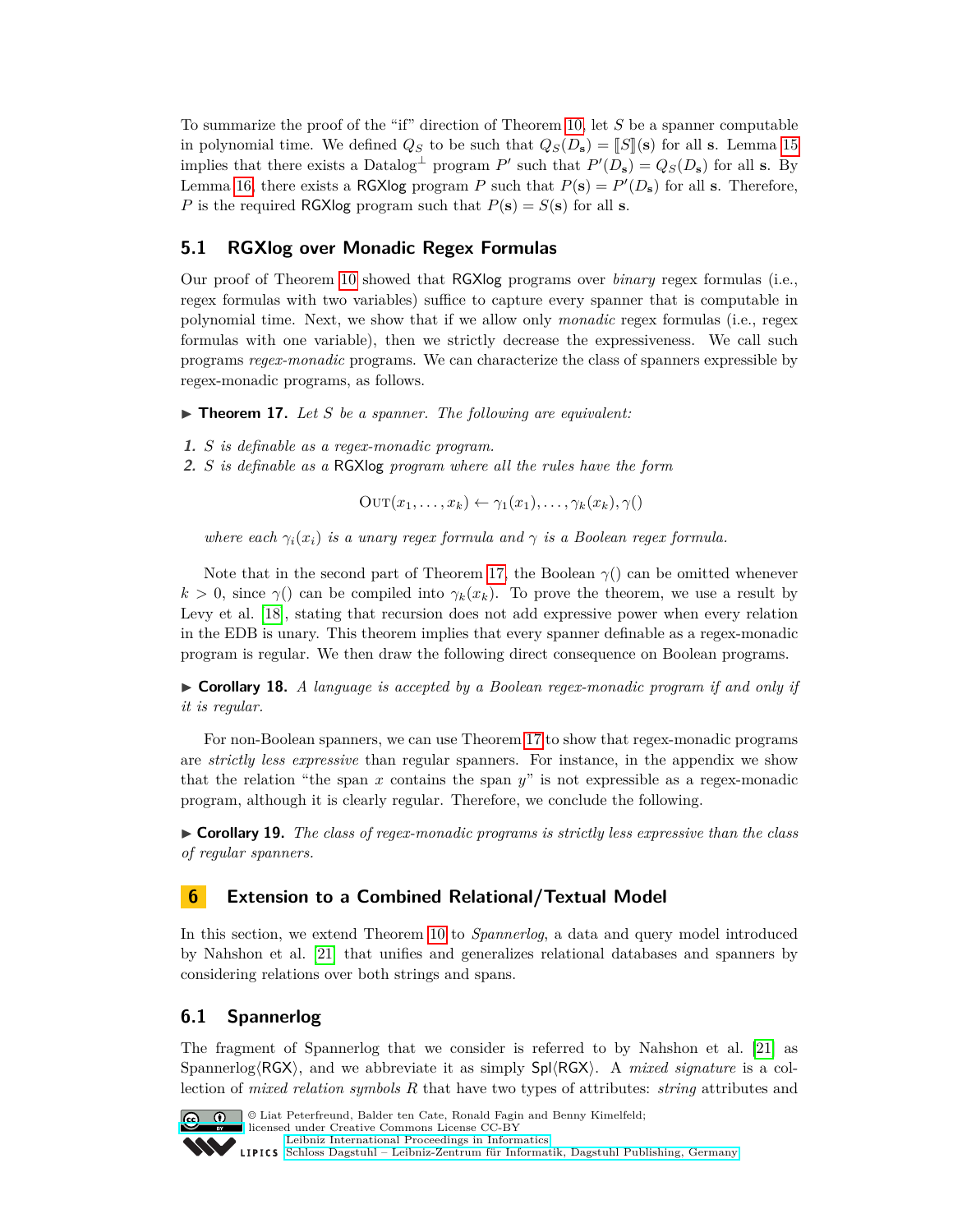*span* attributes. We denote by  $[R]_{str}$  and  $[R]_{spn}$  the sets of string attributes and span attributes of *R*, respectively, where an attribute is represented by its corresponding index. Hence,  $[R]_{str}$  and  $[R]_{spn}$  are disjoint and  $[R]_{str} \cup [R]_{spn} = \{1, \ldots, \text{arity}(R)\}\$ . A *mixed relation* over *R* is a set of tuples  $(a_1, \ldots, a_m)$  where *m* is the arity of *R* and each  $a_\ell$  is a string in  $\Sigma^*$  if  $\ell \in [R]_{str}$  and a span  $[i, j]$  if  $\ell \in [R]_{spn}$ . A *mixed instance D* over a mixed signature consists of a mixed relation  $R^D$  for each mixed relation symbol R. A *query*  $Q$  over a mixed signature  $\mathcal E$  is associated with a mixed relation symbol  $R_Q$ , and it maps every mixed instance  $D$  over  $\mathcal E$  into a mixed relation  $Q(D)$  over  $R_Q$ .

A mixed signature whose attributes are all string attributes (in all of the mixed relation symbols) is called a *span-free signature*. A mixed relation over a relation symbol whose attributes are all string (respectively, span) attributes is called a *string relation* (respectively, *span relation*). To emphasize the difference between mixed signatures (respectively, mixed relation symbols,mixed relations) and the signatures that do not involve types (which we have dealt with up to this section), we often relate to the latter as *standard* signatures (respectively, standard relation symbols, standard relations).

We consider queries defined by  $Spl\langle RGX\rangle$  programs, which are defined as follows. We assume two infinite and disjoint sets Vars<sub>str</sub> and Vars<sub>spn</sub> of *string variables* and *span variables*, respectively. To distinguish between the two, we mark a string variable with an overline (e.g.,  $\bar{x}$ ). By a *string term* we refer to an expression of the form  $\bar{x}$  or  $\bar{x}_y$ , where  $\bar{x}$  is a string variable and *y* is a span variable. In  $\text{Spl}\langle \text{RGX}\rangle$ , an *atom* over an *m*-ary relation symbol *R* is an expression of the form  $R(\tau_1, \ldots, \tau_m)$  where  $\tau_\ell$  is a string term if  $\ell \in [R]_{str}$  or a span variable if  $\ell \in [R]_{\text{spn}}$ . A *regex atom* is an expression of the form  $\langle \tau \rangle [\gamma]$  where  $\tau$  is a string term and  $\gamma$  is a regex formula. Unlike RGXlog, in which there is a single input string, in Spl $\langle \text{RGX} \rangle$  a regex atom  $\langle \tau \rangle$ [*γ*] indicates that the input for *γ* is *τ*. We allow regex formulas to use only span variables. An Spl $\langle$ RGX $\rangle$  *program* is a quadruple  $\langle \mathcal{E}, \mathcal{I}, \Phi, \text{OUT} \rangle$  where:

- $\mathcal{E}$  is a mixed signature referred to as the *EDB* signature;
- $\mathcal I$  is a mixed signature referred to as the *IDB* signature;
- $\Phi$  is a finite set of *rules* of the form  $\varphi \leftarrow \psi_1, \dots, \psi_m$  where  $\varphi$  is an atom over  $\mathcal I$  and each  $\psi_i$  is an atom over  $\mathcal{I}$ , an atom over  $\mathcal{E}$ , or a regex atom;
- $\Box$  OUT  $\in \mathcal{I}$  is a designated *output* relation symbol.

We require the rules to be *safe* in the following sense: *(a)* every head variable occurs at least once in the body of the rule, *and* (b) every string variable  $\bar{x}$  in the rule occurs, *as a string term*, in at least one relational atom (over  $\mathcal E$  or  $\mathcal I$ ) in the rule.

We extend  $Spl\langle RGX\rangle$  with *stratified negation* in the usual way: the set of relation symbols in  $\mathcal{E} \cup \mathcal{I}$  is partitioned into *strata*  $\mathcal{I}_0, \mathcal{I}_1, \ldots, \mathcal{I}_m$  such that  $\mathcal{I}_0 = \mathcal{E}$ , the body of each rule contains only relation symbols from strata that precede or the same as that of the head, and negated atoms in the body are from strata that strictly precede that of the head. In this case, *safe* rules are those for which every head variable occurs at least once in a *positive* atom in the body of the rule and every string variable  $\bar{x}$  in the rule occurs, as a string term, in at least one *positive* relational atom (over  $\mathcal E$  or  $\mathcal I$ ) in the rule.

The semantics of an  $\text{Spl}\langle\text{RGX}\rangle$  program (with stratified negation) is similar to the semantics of RGXlog programs (with the standard interpretation of stratified negation in Datalog). Given a mixed instance *D* over  $\mathcal{E}$ , the Spl $\langle \text{RGX} \rangle$  program  $P = \langle \mathcal{E}, \mathcal{I}, \Phi, \text{OUT} \rangle$  computes the mixed instance  $P(D)$  over I and emits the mixed relation OUT of  $P(D)$ . A query Q over E is *definable* in  $\text{Spl}\langle \text{RGX}\rangle$  if there exists an  $\text{Spl}\langle \text{RGX}\rangle$  program  $P = \langle \mathcal{E}, \mathcal{I}, \Phi, \text{OUT}\rangle$  such that  $\text{Our}^{P(D)} = Q(D)$  for all mixed instances *D* over  $\mathcal{E}$ .



© Liat Peterfreund, Balder ten Cate, Ronald Fagin and Benny Kimelfeld; licensed under Creative Commons License CC-BY [Leibniz International Proceedings in Informatics](http://www.dagstuhl.de/lipics/) [Schloss Dagstuhl – Leibniz-Zentrum für Informatik, Dagstuhl Publishing, Germany](http://www.dagstuhl.de)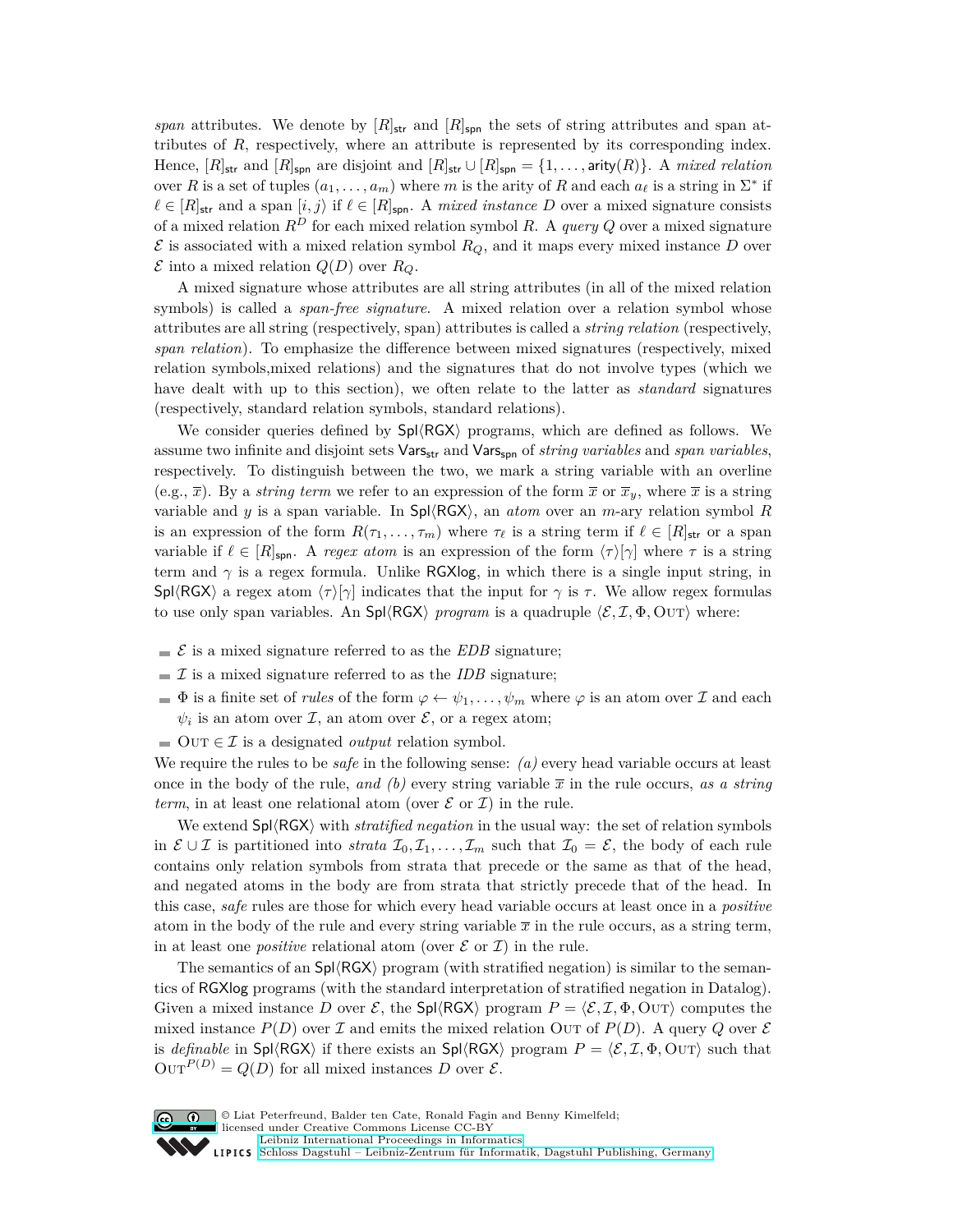<span id="page-13-1"></span>

| GENEO:                                                                                                                                                                                                                                                                     |
|----------------------------------------------------------------------------------------------------------------------------------------------------------------------------------------------------------------------------------------------------------------------------|
| $\text{Cain}_{\text{r}}\text{son}_{\text{r}}\text{of}_{\text{r}}\text{Adam}_{\text{r}}\text{Abel}_{\text{r}}\text{son}_{\text{r}}\text{of}_{\text{r}}\text{Adam}_{\text{r}}\text{Enoch}_{\text{r}}\text{son}_{\text{r}}\text{of}_{\text{r}}\text{Cain}_{\text{r}}\text{.}$ |
| $\theta$ son of Ruth, $\theta$ bed son of Boaz, Jesse son of $\theta$ bed, $\theta$ avid                                                                                                                                                                                   |

**Figure 2** The input for the program in Example [20](#page-13-0)

<span id="page-13-0"></span>**Example 20.** Following is an  $\text{Spl}\langle\text{RGX}\rangle$  program over the mixed signature of the instance of Figure [2.](#page-13-1) As usual, OUT is the relation symbol in the head of the last rule, here NOTRLTV.

 $\text{ANCSTR}(\bar{x}, y, \bar{x}, z) \leftarrow \text{GENEO}(\bar{x}), \langle \bar{x} \rangle \gamma_{\text{prnt}}(y, z)$  $\text{AMCSTR}(\bar{w}, y, \bar{x}, z) \leftarrow \text{ANCSTR}(\bar{w}, y, \bar{v}, y')$ ,  $\text{GENEO}(\bar{x})$ ,  $\langle \bar{x} \rangle \gamma_{\text{prnt}}(z', z)$ ,  $\text{STREQ}(\bar{x}_{z'}, \bar{v}_{y'})$  $\text{RLTV}(\bar{w}, y, \bar{x}, z) \leftarrow \text{ANCSTR}(\bar{v}, y', \bar{w}, y)$ ,  $\text{ANCSTR}(\bar{u}, z', \bar{x}, z,)$ ,  $\text{STREQ}(\bar{v}_{y'}, \bar{u}_{z'})$  $\text{NOTRLTV}(\bar{w}, y, \bar{x}, z) \leftarrow \text{GENEO}(\bar{w})$ ,  $\langle \bar{w} \rangle \gamma_{\text{prsn}}(y)$ ,  $\text{GENEO}(\bar{x})$ ,  $\langle \bar{x} \rangle \gamma_{\text{prsn}}(z)$ ,  $\neg \text{RLTV}(\bar{w}, y, \bar{x}, z)$ 

The relation Geneo in Figure [2](#page-13-1) contains strings that describe (partial) family trees. We assume for simplicity that every name that occur in such string is a unique identifier. The regex formulas  $\gamma_{\text{prsn}}(x)$  and  $\gamma_{\text{prnt}}(y, z)$  are the same as  $\gamma_{\text{cap}}(x)$  and  $\gamma_{\text{prnt}}(y, z)$  defined in Example [2,](#page-4-0) respectively. The first two rules of the program extract the relation ANCSTR that has four attributes: the first and third are string attributes and the second and fourth are span attributes. The first (respectively, third) attribute is the "context" string of the second (respectively, fourth) span attribute. Observe the similarity to the corresponding definition in Example [5.](#page-6-2) Here, unlike Example [5,](#page-6-2) we need also to save the context string of each of the spans, and hence, we need two additional attributes. The third rule uses the relation STREQ that holds tuples  $(\bar{w}, y, \bar{x}, z)$  such that the subtrings  $\bar{w}_y$  and  $\bar{x}_z$  are equal. This relation can be expressed in  $Spl(RGX)$  similarly to RGXlog, as described in Section [4.](#page-6-1)

After evaluating the program, the relation ANCSTR holds tuples  $(\bar{w}, y, \bar{x}, z)$  such that  $\bar{w}_y$ is an ancestor of  $\bar{x}_z$ . The relation RLTV holds tuples  $(\bar{w}, y, \bar{x}, z)$  such that according to the information stored in GENEO,  $\bar{w}_y$  is a relative of  $\bar{x}_z$  (i.e., they share a common ancestor). The relation NONRLTV holds tuples  $(\bar{w}, y, \bar{x}, z)$  such that  $\bar{w}_y$  is *not* a relative of  $\bar{x}_z$ .

#### **6.2 Equivalence to Polynomial Time**

Let  $\mathcal E$  be a span-free signature, and  $D$  an instance over  $\mathcal E$ . We define the *extended active domain* of *D*, in notation  $adom^+(D)$ , to be the union of the following two sets: *(a)* the set of all strings that appear in *D*, as well as all of their substrings; *and (b)* the set of all spans of strings of *D*.

Note that for every query *Q* definable as an  $\text{Spl}\langle \text{RGX}\rangle$  program  $P = \langle \mathcal{E}, \mathcal{I}, \Phi, \text{OUT}\rangle$ , and every input database *D* over  $\mathcal{E}$ , we have  $\text{adom}(Q(D)) \subseteq \text{adom}^+(D)$ , that is, every output string is a substring of some string in *D*, and every output span is a span of some string in *D*. Our result in this section states that, under this condition, we can express in  $\text{Spl}\langle\text{RGX}\rangle$ with stratified negation every query *Q*, as long as *Q* is computable in polynomial time.

<span id="page-13-2"></span>**Fineorem 21.** Let Q be a query over a span-free signature  $\mathcal{E}$ , with the property that  $\mathcal{A}$  *adom* $(Q(D)) \subseteq \mathcal{A}$ *dom*<sup>+</sup> $(D)$  *for all instances*  $D$  *over*  $\mathcal{E}$ *. The following are equivalent:* 

- **1.** *Q is computable in polynomial time.*
- **2.**  $Q$  is computable in  $\text{Spl}\langle \text{RGX}\rangle$  with stratified negation.

We remark that Theorem [21](#page-13-2) can be extended to general mixed signatures  $\mathcal E$  if we assume that every span mentioned in the input database *D* is within the boundary of some string in *D*. Moreover, Theorem [21](#page-13-2) is not correct without stratified negation, and this can be shown using standard arguments of monotonicity.



© Liat Peterfreund, Balder ten Cate, Ronald Fagin and Benny Kimelfeld;

licensed under Creative Commons License CC-BY [Leibniz International Proceedings in Informatics](http://www.dagstuhl.de/lipics/)

```
Schloss Dagstuhl – Leibniz-Zentrum für Informatik, Dagstuhl Publishing, Germany
```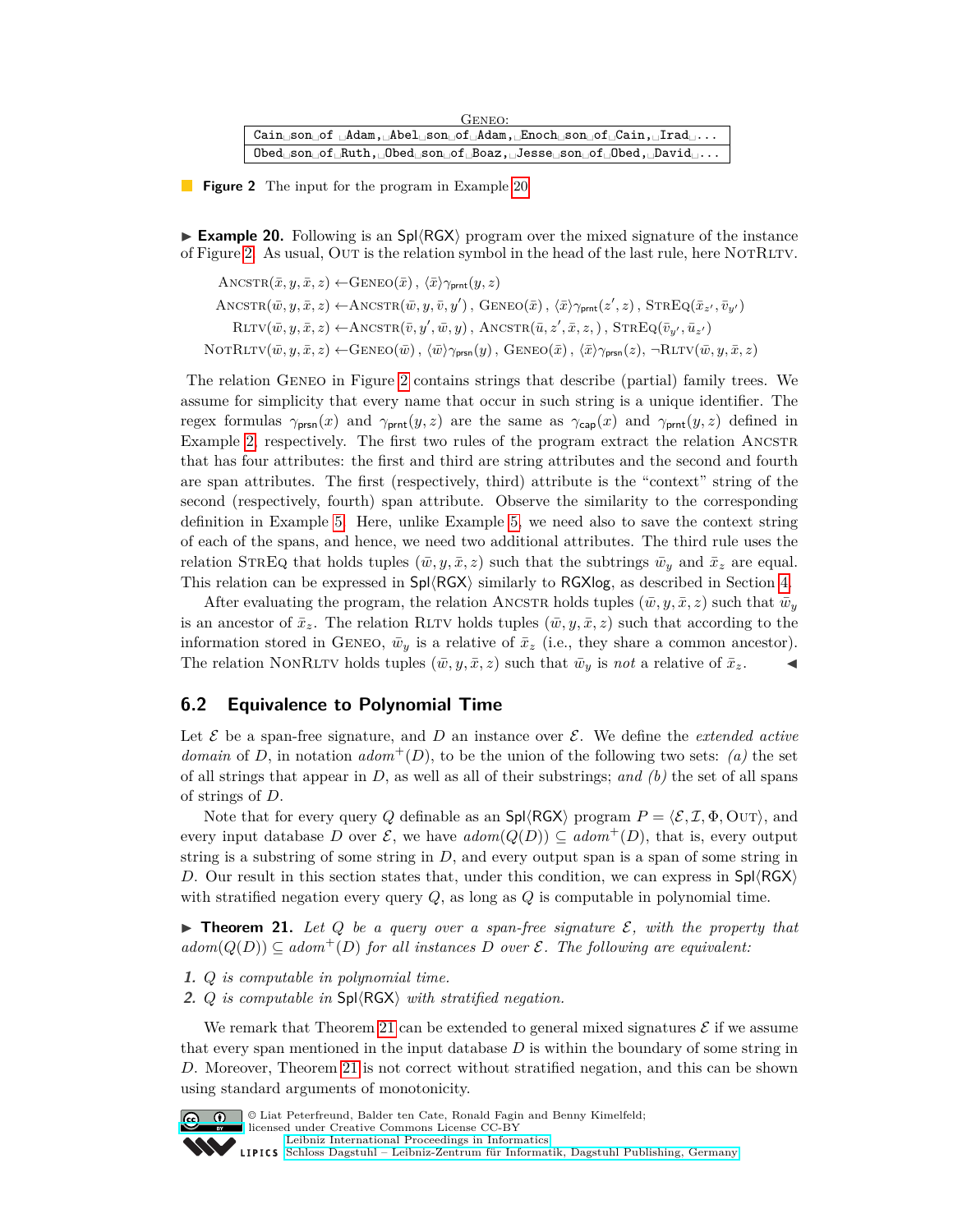**Proof idea.** We now discuss the proof idea of Theorem [21.](#page-13-2) The full proof is in the appendix. The direction  $2 \rightarrow 1$  is straightforward, so we discuss only the direction  $1 \rightarrow 2$ . Let *Q* be a query over a span-free signature  $\mathcal E$ , with the property that  $\operatorname{adom}(Q(D)) \subseteq \operatorname{adom}^+(D)$ for all instances  $D$  over  $\mathcal E$ . Assume that  $Q$  is computable in polynomial time. We need to construct an  $\text{Spl}\langle \text{RGX}\rangle$  program *P* with stratified negation for computing *Q*. We do so in two steps. In the first step, we apply Theorem [10](#page-8-2) to get a (standard) Datalog<sup>⊥</sup> program  $P'$  that simulates *Q*. Yet,  $P'$  does not necessarily respect the *typing* conditions of  $\text{Spl}\langle \text{RGX}\rangle$ with respect to the two types *string* and *span*. So, in the second step, we transform  $P'$  to an  $\text{Spl}\langle\text{RGX}\rangle$  program P as desired. Next, we discuss each step in more detail.

**First step.** In order to produce the Datalog<sup> $\perp$ </sup> program  $P'$ , some adaptation is required to apply Theorem [10.](#page-8-2) First, we need to deal with the fact that the output of *Q* may include values that are not in the active domain of the input (namely, spans and substrings). Second, we need to establish a linear order over the active domain. Third, we need to assure that the query that Theorem [10](#page-8-2) is applied to respects isomorphism. To solve the first problem, we extend the input database *D* with relations that contain every substring and every span of every string in  $D$ . This can be done using  $Sp(\sqrt{R}GX)$  rules with regex atoms. For the second problem, we construct a linear order over the domain of all substrings and spans of strings of *D*, again using  $Sp(\sqrt{RG} \setminus \text{rules})$ . For this part, stratified negation is needed. For the third problem, we show how our extended input database allows us to restore *D* even if all values (strings and spans) are replaced with other values by applying an injective mapping.

**Second step.** In order to transform  $P'$  into a "legal" Spl $\langle$ RGX $\rangle$  program  $P$  that obeys the typing of attributes and variables, we do the following. First, we replace every IDB relation symbol *R* with every possible *typed* version of *R* by assigning types to attributes. Semantically, we view the original *R* as the union of all of its typed versions. Second, we replace every rule with every typed version of the rule by replacing relation symbols with their typed versions. Third, we eliminate rules that treat one or more variable inconsistently, that is, the same variable is treated once as a string variable and once as a span variable. Fourth, we prove that this replacement preserves the semantics of the program.

## <span id="page-14-0"></span>**7 Conclusions**

We studied RGXlog, namely, Datalog over regex formulas. We proved that this language expresses precisely the spanners that are computable in polynomial time. RGXlog is more expressive than the previously studied language of core spanners and, as we showed here, more expressive than even the language of generalized core spanners. We also observed that it takes very simple binary regex formulas to capture the entire expressive power. Unary regex formulas, on the other hand, do not suffice: in the Boolean case, they recognize precisely the regular languages, and in the non-Boolean case, they produce a strict subset of the regular spanners. Finally, we extended the equivalence result to  $\text{Spl}\langle \text{RGX}\rangle$  with stratified negation over mixed instances, a model that generalizes both the relational model and the document spanners.

The remarkable expressive power of RGXlog is somewhat mysterious, since we do not yet have a good understanding of how to phrase some simple polynomial-time programs *naturally* in RGXlog. The constructive proof simulates the corresponding polynomial-time Turing machine, and does not lend itself to program clarity. For instance, is there a natural program for computing the *complement* of the transitive closure of a binary relation encoded by the input? In future work we plan to investigate this aspect by studying the complexity of translating simple formalisms, such as generalized core spanners, into RGXlog.



**C U**  $\bullet$  Liat Peterfreund, Balder ten Cate, Ronald Fagin and Benny Kimelfeld: licensed under Creative Commons License CC-BY [Leibniz International Proceedings in Informatics](http://www.dagstuhl.de/lipics/) [Schloss Dagstuhl – Leibniz-Zentrum für Informatik, Dagstuhl Publishing, Germany](http://www.dagstuhl.de)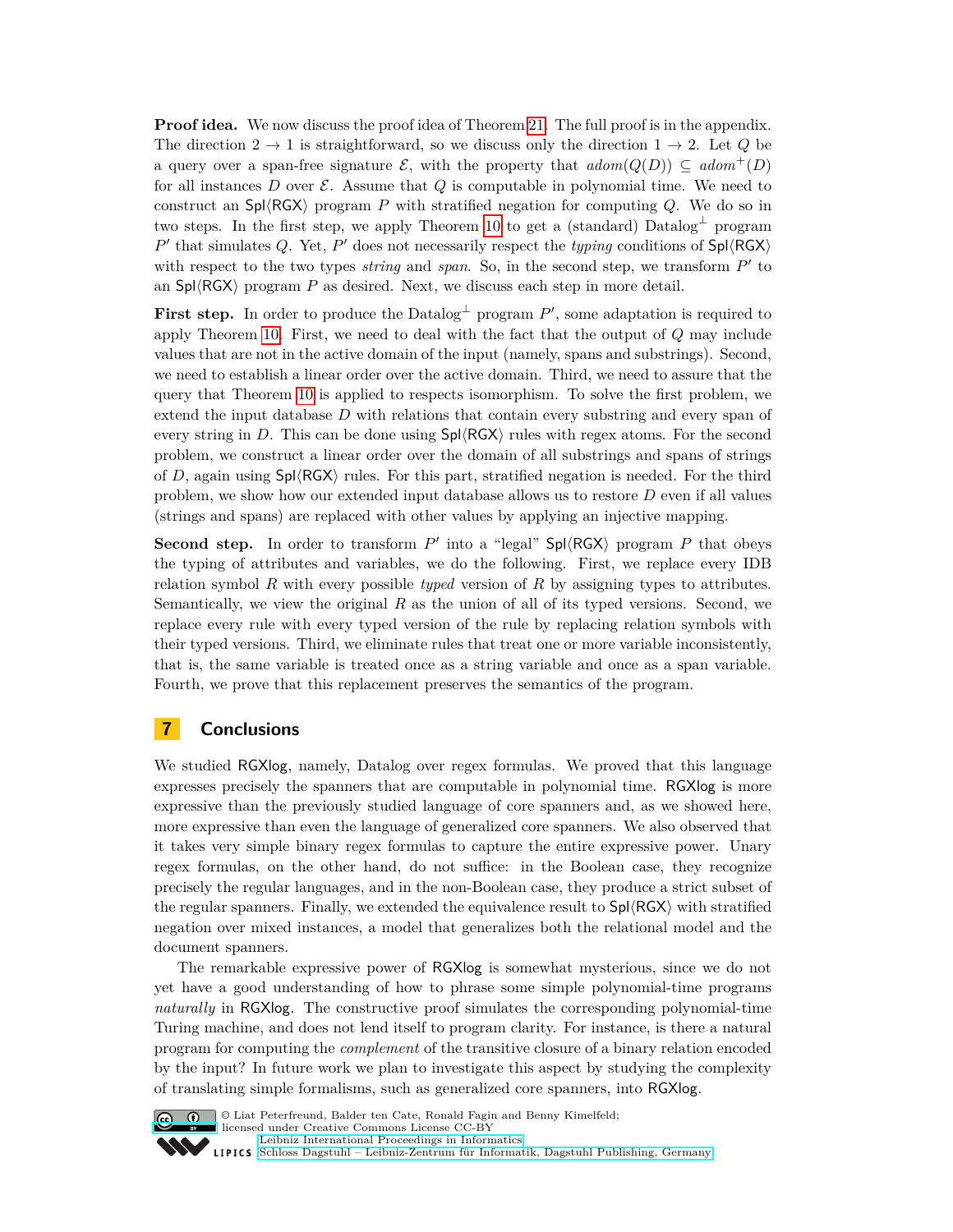#### **References**

- <span id="page-15-16"></span>**1** S. Abiteboul, R. Hull, and V. Vianu. *Foundations of Databases*. Addison-Wesley, 1995.
- <span id="page-15-1"></span>**2** J. Ajmera, H.-I. Ahn, M. Nagarajan, A. Verma, D. Contractor, S. Dill, and M. Denesuk. A CRM system for social media: challenges and experiences. In *WWW*, pages 49–58. ACM, 2013.
- <span id="page-15-0"></span>**3** E. Benson, A. Haghighi, and R. Barzilay. Event discovery in social media feeds. In *ACL*, pages 389–398. The Association for Computer Linguistics, 2011.
- <span id="page-15-11"></span>**4** P. Boullier. Range concatenation grammars. In *New developments in parsing technology*, pages 269–289. Springer, 2004.
- <span id="page-15-18"></span>**5** E. Dantsin, T. Eiter, G. Gottlob, and A. Voronkov. Complexity and expressive power of logic programming. *ACM Comput. Surv.*, 33(3):374–425, 2001.
- <span id="page-15-21"></span>**6** H. B. Enderton. *A mathematical introduction to logic*. Academic Press, New York, 2001.
- <span id="page-15-5"></span>**7** R. Fagin, B. Kimelfeld, F. Reiss, and S. Vansummeren. Document spanners: A formal approach to information extraction. *J. ACM*, 62(2):12, 2015.
- <span id="page-15-6"></span>**8** R. Fagin, B. Kimelfeld, F. Reiss, and S. Vansummeren. Declarative cleaning of inconsistencies in information extraction. *ACM Trans. Database Syst.*, 41(1):6:1–6:44, 2016.
- <span id="page-15-7"></span>**9** D. D. Freydenberger. A logic for document spanners. In *20th International Conference on Database Theory, ICDT 2017, March 21-24, 2017, Venice, Italy*, volume 68 of *LIPIcs*, pages 13:1–13:18. Schloss Dagstuhl - Leibniz-Zentrum fuer Informatik, 2017.
- <span id="page-15-9"></span>**10** D. D. Freydenberger and M. Holldack. Document Spanners: From Expressive Power to Decision Problems. In *ICDT*, volume 48 of *Leibniz International Proceedings in Informatics (LIPIcs)*, pages 17:1–17:17. Schloss Dagstuhl–Leibniz-Zentrum fuer Informatik, 2016.
- <span id="page-15-17"></span>**11** D. D. Freydenberger, B. Kimelfeld, and L. Peterfreund. Joining extractions of regular expressions. *CoRR*, abs/1703.10350, 2017.
- <span id="page-15-2"></span>**12** Q. Fu, J.-G. Lou, Y. Wang, and J. Li. Execution anomaly detection in distributed systems through unstructured log analysis. In *ICDM*, pages 149–158. IEEE Computer Society, 2009.
- <span id="page-15-20"></span>**13** S. Ginsburg and E. Spanier. Semigroups, presburger formulas, and languages. *Pacific journal of Mathematics*, 16(2):285–296, 1966.
- <span id="page-15-14"></span>**14** A. Y. Halevy, I. S. Mumick, Y. Sagiv, and O. Shmueli. Static analysis in Datalog extensions. *J. ACM*, 48(5):971–1012, 2001.
- <span id="page-15-3"></span>**15** J. Hoffart, F. M. Suchanek, K. Berberich, and G. Weikum. YAGO2: A spatially and temporally enhanced knowledge base from Wikipedia. *Artif. Intell.*, 194:28–61, 2013.
- <span id="page-15-12"></span>**16** K. N. King. Alternating multihead finite automata. *Theor. Comput. Sci.*, 61:149–174, 1988.
- <span id="page-15-10"></span>**17** C. C. Leary. *A Friendly Introduction to Mathematical Logic*. Prentice Hall PTR, Upper Saddle River, NJ, USA, 1st edition, 1999.
- <span id="page-15-19"></span>**18** A. Y. Levy, I. S. Mumick, Y. Sagiv, and O. Shmueli. Equivalence, query-reachability, and satisfiability in datalog extensions. In *Proceedings of the Twelfth ACM SIGACT-SIGMOD-SIGART Symposium on Principles of Database Systems, May 25-28, 1993, Washington, DC, USA*, pages 109–122, 1993.
- <span id="page-15-8"></span>**19** R. Levy and C. D. Manning. Deep dependencies from context-free statistical parsers: Correcting the surface dependency approximation. In *Proceedings of the 42nd Annual Meeting of the Association for Computational Linguistics, 21-26 July, 2004, Barcelona, Spain.*, pages 327–334. ACL, 2004.
- <span id="page-15-4"></span>**20** Y. Li, F. Reiss, and L. Chiticariu. SystemT: A declarative information extraction system. In *ACL*, pages 109–114. ACL, 2011.
- <span id="page-15-15"></span>**21** Y. Nahshon, L. Peterfreund, and S. Vansummeren. Incorporating information extraction in the relational database model. In *WebDB*, page 6. ACM, 2016.
- <span id="page-15-13"></span>**22** C. H. Papadimitriou. A note on the expressive power of Prolog. *Bulletin of the EATCS*, 26:21–22, 1985.

© Liat Peterfreund, Balder ten Cate, Ronald Fagin and Benny Kimelfeld;

licensed under Creative Commons License CC-BY

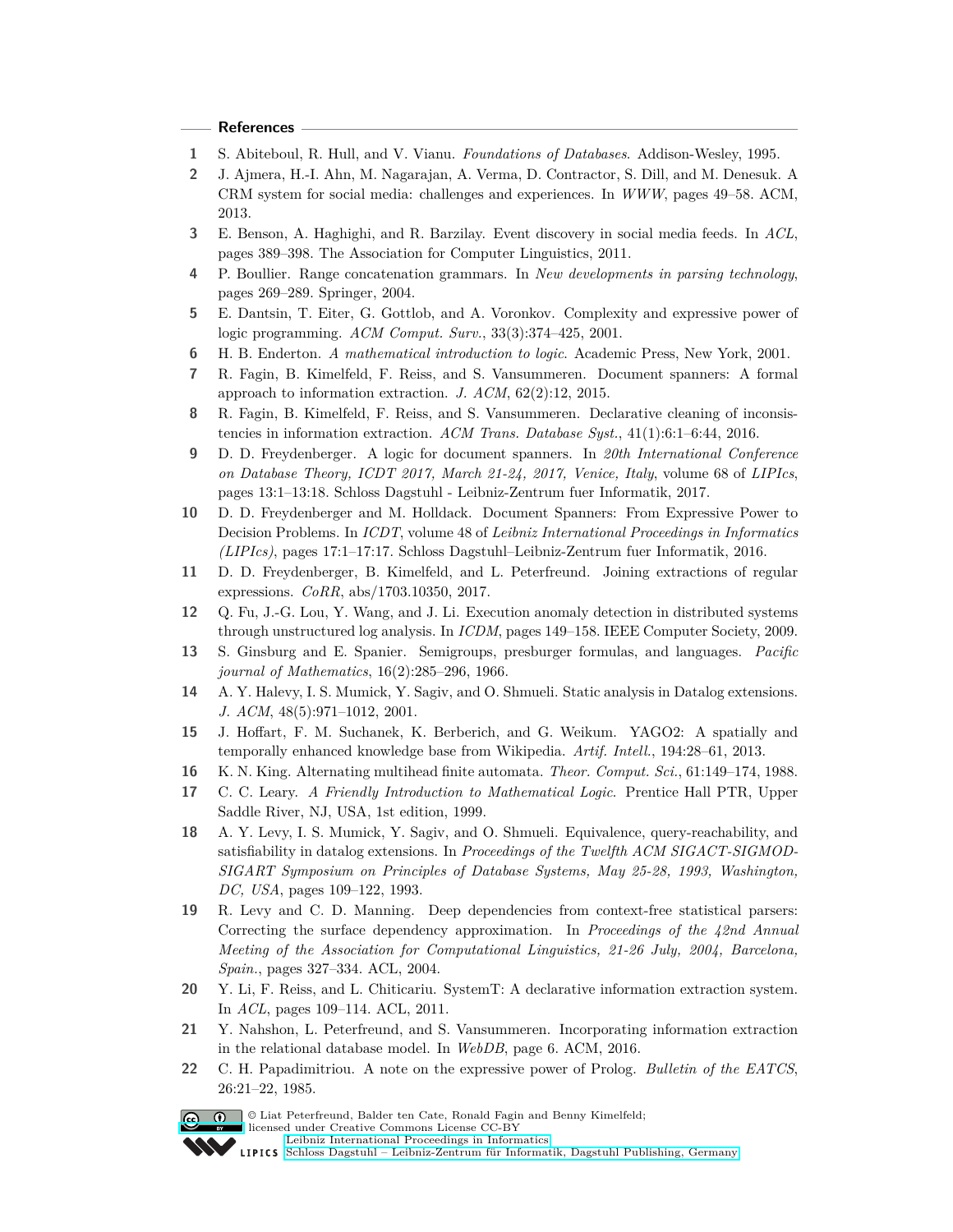- <span id="page-16-9"></span>**23** R. J. Parikh. On context-free languages. *Journal of the ACM (JACM)*, 13(4):570–581, 1966.
- <span id="page-16-7"></span>**24** M. Presburger. Über die Vollständigkeit eines gewissen Systems der Arithmetik ganzer Zahlen, in welchem die Addition als einzige Operation hervortritt. In *Comptes Rendus du Premier Congrès des Mathématiciens des Pays Slaves*, pages 92–101, Warszawa, 1929.
- <span id="page-16-6"></span>**25** C. D. Sa, A. Ratner, C. Ré, J. Shin, F. Wang, S. Wu, and C. Zhang. Deepdive: Declarative knowledge base construction. *SIGMOD Record*, 45(1):60–67, 2016.
- <span id="page-16-5"></span>**26** W. Shen, A. Doan, J. F. Naughton, and R. Ramakrishnan. Declarative information extraction using Datalog with embedded extraction predicates. In *VLDB*, pages 1033–1044, 2007.
- <span id="page-16-2"></span>**27** J. Shin, S. Wu, F. Wang, C. D. Sa, C. Zhang, and C. Ré. Incremental knowledge base construction using deepdive. *PVLDB*, 8(11):1310–1321, 2015.
- <span id="page-16-3"></span>**28** F. M. Suchanek, G. Kasneci, and G. Weikum. YAGO: A core of semantic knowledge. In *WWW*, pages 697–706. ACM, 2007.
- <span id="page-16-0"></span>**29** H. Xu, S. P. Stenner, S. Doan, K. B. Johnson, L. R. Waitman, and J. C. Denny. MedEx: a medication information extraction system for clinical narratives. *JAMIA*, 17(1):19–24, 2010.
- <span id="page-16-4"></span>**30** A. Yates, M. Banko, M. Broadhead, M. J. Cafarella, O. Etzioni, and S. Soderland. TextRunner: Open information extraction on the web. In *ACL-HLT*, pages 25–26. ACL, 2007.
- <span id="page-16-1"></span>**31** H. Zhu, S. Raghavan, S. Vaithyanathan, and A. Löser. Navigating the intranet with high precision. In *WWW*, pages 491–500. ACM, 2007.

## **A Proof of Theorem [9](#page-8-3)**

In this section, we prove Theorem [9.](#page-8-3)

I **Theorem [9.](#page-8-3)** *A language L* ⊆ {a} ∗ *is recognizable by a Boolean generalized core spanner if and only if* N(*L*) *is definable in PA.*

We begin with the "only if" direction, which is the more involved direction. This is the direction we are most interested in, since it gives us Theorem [8.](#page-8-1)

# **A.1 The "Only If" Direction**

Let  $\gamma$  be an expression in RGX<sup>{∪, $\pi$ , $\bowtie$ , $\zeta$ <sup>=</sup>,\}</sup>. We say that  $\gamma$  is *positional* if for every expression  $x\{\delta\}$  that occurs in  $\gamma$  it is the case that  $\delta = \epsilon$ . Therefore, all span variables are assigned empty spans, and hence, represent positions in the input string **s**. Observe that if  $\gamma$  is positional, then  $\zeta^{\pm}$  is redundant since every two spans referenced by  $\gamma$  have the same string. To provide positional expressions with the needed expressive power, we also add the selection  $\zeta \equiv$  that takes as input four spans  $x_1, x_2, y_1$  and  $y_2$  and returns **true** if  $x_1$  precedes  $x_2$ , and  $y_1$  precedes  $y_2$ , and the string between  $x_1$  and  $x_2$  is equal to the string between  $y_1$  and  $y_2$ .

Each expression  $\delta$  in  $RGX^{\{\cup,\pi,\bowtie,\zeta^{\pm},\}}$  is built out of applying operators to regex formulas: we call these regex formula *components* of *δ*. A direct consequence of the translation of regex formulas into *path unions* [\[7\]](#page-15-5) shows the following.

<span id="page-16-8"></span>**► Lemma 22.** *For every Boolean*  $\gamma$  *in* RGX<sup>{∪*,π*, $\bowtie$ *,ζ*<sup>=</sup>*,*\} *there exists a positional Boolean δ*</sup> *in* RGX<sup>{∪, $\pi$ , $\bowtie$ , $\zeta$ <sup>=</sup>, $\backslash$ } *such that all of the following hold.*</sup>

- **1.** Each component of  $\delta$  *is of the form*  $[x]\}$ <sup>\*</sup>, or  $\langle x\{\alpha y\}\rangle$ , or  $\langle x\{\alpha y\}\rangle$ , where  $\alpha$  *is a (variable-free) regular expression.*
- **2.**  $\lbrack \delta \rbrack = \lbrack \lbrack \gamma \rbrack$ *; that is,*  $\delta$  *and*  $\gamma$  *accept the same strings.*



© Liat Peterfreund, Balder ten Cate, Ronald Fagin and Benny Kimelfeld; licensed under Creative Commons License CC-BY [Leibniz International Proceedings in Informatics](http://www.dagstuhl.de/lipics/)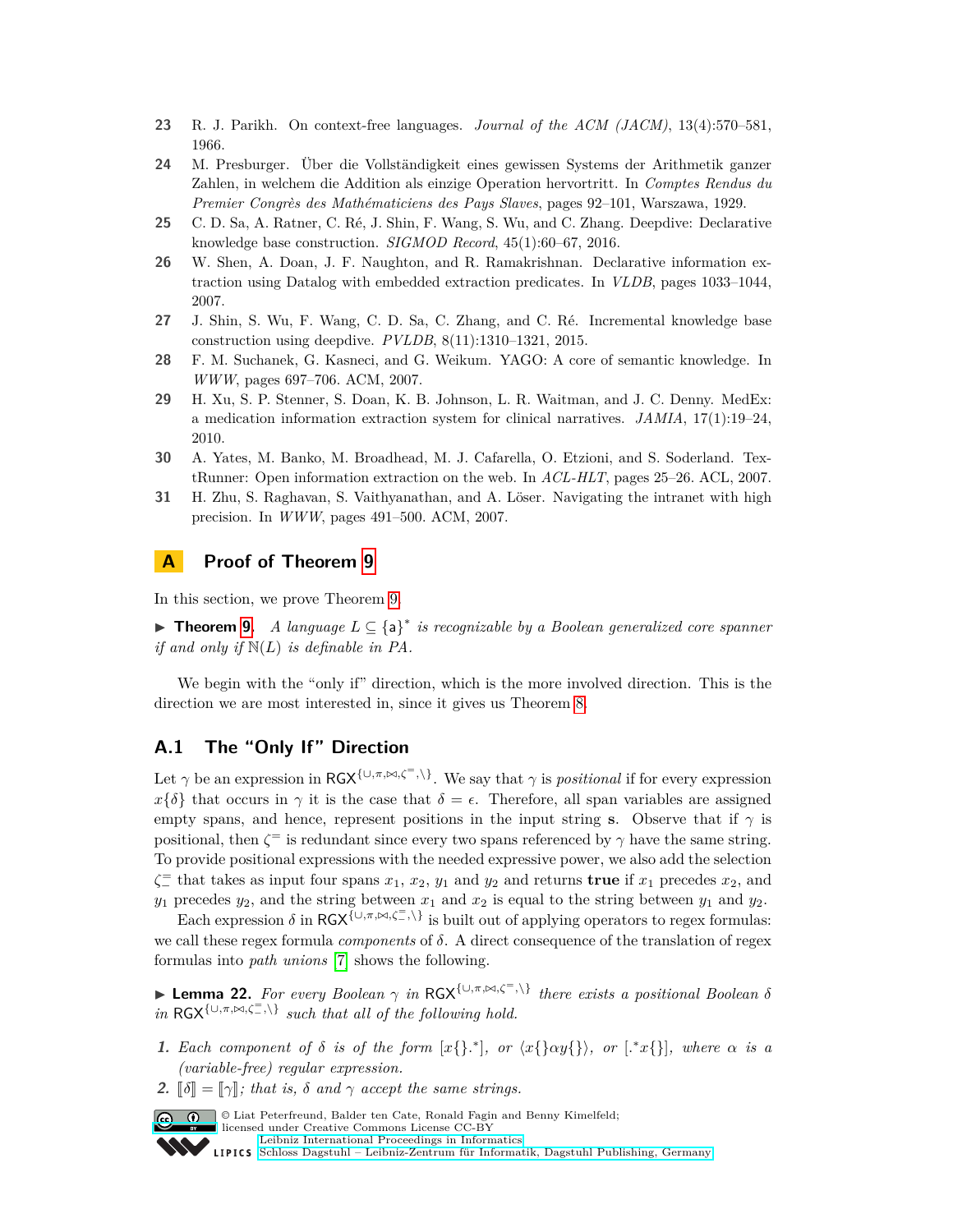Note that in the first condition of Lemma [22,](#page-16-8) the regex formula  $[x]$ <sup>\*</sup> states that *x* is the first position,  $[x \in \{ \} ]$  states that *x* is the last position, and  $\langle x \{ \} \alpha y \{ \} \rangle$  states that the string between  $x$  and  $y$  satisfies the regular expression  $\alpha$ .

By a slight abuse of notation, we view a variable x in a positional formula  $\gamma$  as a natural number that represents its location. For example, if x is assigned the span  $(5,5)$  then we view *x* simply as 5. Our central lemma is the following.

<span id="page-17-0"></span>**Example 23.** Let  $\delta$  be a positional expression as in Lemma [22.](#page-16-8) Then  $\delta$  is equivalent to a *disjunction of formulas of the form*  $\omega(x_1, \ldots, x_n) \wedge \varphi(z_0, \ldots, z_n)$  *where:* 

- 1.  $\omega(x_1,\ldots,x_n)$  specifies a total order  $x_{i_1} \leq x_{i_2} \leq \cdots \leq x_{i_n}$  over  $x_1,\ldots,x_n$  (viewed as *numeric positions).*
- **2.**  $\varphi(z_0, \ldots, z_n)$  *is a PA formula, where each*  $z_i$  *represents the length ith segment (among the*  $n + 1$  *segments)* of **s** *as defined in*  $\omega(x_1, \ldots, x_n)$ *.*

**Proof.** We prove the lemma by induction on the structure of  $\delta$ . We first handle the case where  $\delta$  is atomic, that is, one of the three forms of components in part (1) of Lemma [22.](#page-16-8)

- If  $\delta$  is  $[x{\epsilon}$ <sup>\*</sup>, then it is equivalent to **true**  $\wedge z_0 = 0$ .
- $\blacksquare$  If *δ* is  $\langle x\{\epsilon\}\alpha y\{\epsilon\}\rangle$ , then it is equivalent to  $(x ≤ y) ∧ φ(z_1)$  where  $φ(z_1)$  is the PA formula stating that  $z_1$  is a length of a string in  $a^*$  satisfying  $\alpha$ . It is known that such  $\varphi$  exists, since  $\alpha$  is a regular expression [\[13,](#page-15-20) [23\]](#page-16-9).
- If  $\delta$  is [.<sup>\*</sup> $x\{\epsilon\}$ ], then it is equivalent to **true**  $\wedge z_1 = 0$ .

Next, we consider algebraic expressions and use the induction hypothesis. We assume that  $\delta(x_1, \ldots, x_n)$  is equivalent to

$$
\bigvee_{i=1}^k \omega_i(x_1,\ldots,x_n) \wedge \varphi_i(z_{i,0},\ldots,z_{i,n})
$$

and that  $\delta'(x'_1, \ldots, x'_\ell)$  is equivalent to

$$
\bigvee_{i=1}^{\ell} \omega'_i(x'_1,\ldots,x'_{\ell}) \wedge \varphi'_i(z'_{i,0},\ldots,z'_{i,\ell}).
$$

For  $\delta_1 \cup \delta_2$  we assume union compatibility, which means that  $\{x_1, \ldots, x_n\} = \{x'_1, \ldots, x'_\ell\}.$ Hence, we simply take the disjunction of the two disjunctions.

For  $\pi_{y_1,...,y_q}(\delta)$ , we replace each  $\omega_i(x_1,...,x_n)$  with  $\omega_i(y_1,...,y_q)$  by simply restricting the total order to  $y_1, \ldots, y_q$ . In addition, we replace each  $\varphi_i(z_{i,0}, \ldots, z_{i,n})$  with the PA formula

$$
\exists z_{i,0},\ldots,z_{i,n}\bigg[\varphi_i(z_{i,0},\ldots,z_{i,n})\wedge\xi(z_0,\ldots,z_q,z_{i,0},\ldots,z_{i,n})\bigg]
$$

where  $\xi(z_0,\ldots,z_q,z_{i,0},\ldots,z_{i,n})$  states the relationships between the lengths  $z_0,\ldots,z_q$  and  $z_{i,0}, \ldots, z_{i,n}$ , stating that each  $z_i$  is the sum of some of variables from  $z_{i,0}, \ldots, z_{i,n}$ . For example, if  $\omega_i(x_1, \ldots, x_n)$  is  $x_1 \leq x_2 \leq x_3$  and the operation is  $\pi_{x_1, x_3} \delta$ , then  $\xi$  will be

 $z_0 = z_{i,0} \wedge z_1 = z_{i,1} + z_{i,2} \wedge z_2 = z_{1,3}$ .

For  $\zeta_{x_1,x_2,x_3,x_4}^{\pm}$   $\delta$ , we replace each  $\varphi_i(z_{i,0},\ldots,z_{i,n})$  with the conjunction  $\varphi_i(z_{i,0},\ldots,z_{i,n})$   $\wedge$  $\xi(z_{i,0},\ldots,z_{i,n})$  where  $\xi(z_{i,0},\ldots,z_{i,n})$  states the equality on the sum of corresponding segments expressed by the selection condition  $x_2 - x_1 = x_4 - x_3$ .



© Liat Peterfreund, Balder ten Cate, Ronald Fagin and Benny Kimelfeld; licensed under Creative Commons License CC-BY

[Leibniz International Proceedings in Informatics](http://www.dagstuhl.de/lipics/) [Schloss Dagstuhl – Leibniz-Zentrum für Informatik, Dagstuhl Publishing, Germany](http://www.dagstuhl.de)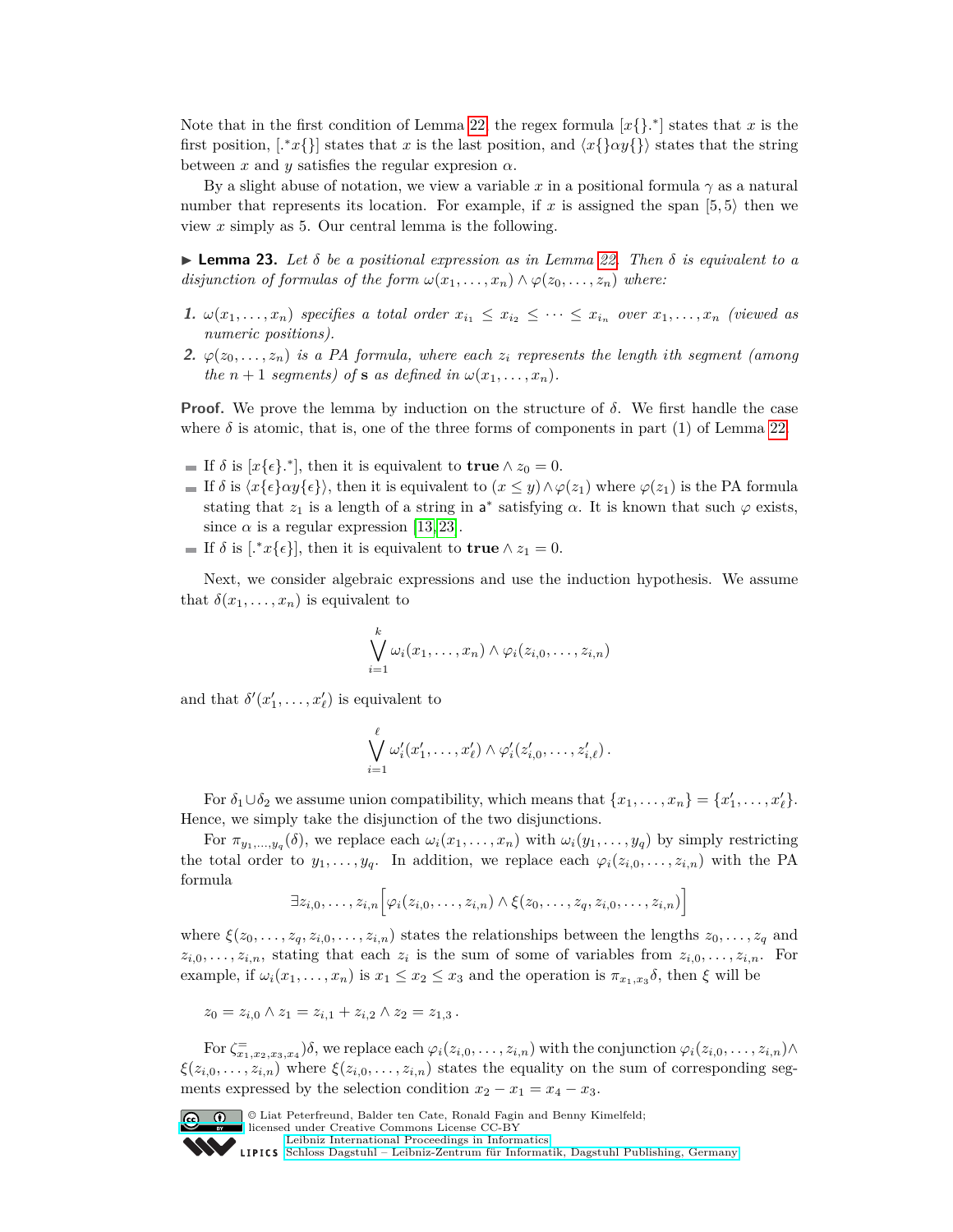We are left with natural join  $(\infty)$  and difference  $(\cdot)$ . For that, we will show how to express both  $\delta \wedge \delta'$  and  $\neg \delta$  in the form of the lemma.

For  $\delta \wedge \delta'$ , we transform the conjunction of each pair of disjuncts (one from  $\delta$  and one from  $\delta'$  separately. To represent the conjunction of  $\omega_i(x_1, \ldots, x_n) \wedge \varphi_i(z_{i,0}, \ldots, z_{i,n})$  and  $\omega'_j(x'_1,\ldots,x'_\ell) \wedge \varphi'_j(z'_{j,0},\ldots,z'_{j,\ell})$  we take the disjunction over all total orders

$$
\omega(x_1,\ldots,x_n,x'_1,\ldots,x'_\ell)
$$

obtained by interpolating the two total orders (hence, preserving each order separately). For each such interpolated order, we represent the conjunction

$$
\varphi_i(z_{i,0},\ldots,z_{i,n})\wedge \varphi'_j(z'_{j,0},\ldots,z'_{j,\ell})
$$

by replacing each segment variable *z* with the corresponding sum of segments from the interpolated order  $\omega(x_1, \ldots, x_n, x'_1, \ldots, x'_\ell)$ .

Finally, for  $\neg \delta$ , we take the disjunction over all total orders  $\omega(x_1, \ldots, x_n)$  of:

$$
\omega(x_1,\ldots,x_n)\wedge\bigwedge_{i=1}^k\psi_i(z_0,\ldots,z_n)
$$

where each  $\psi_i(z_0, \ldots, z_n)$  is the disjunction of the following two:

- The total order  $\omega(x_1, \ldots, x_n)$  is *incompatible* with the order  $\omega_i(x_1, \ldots, x_n)$ , which means that a segment that should be empty (e.g., since  $x_1 \le x_3$  in  $\omega$  and  $x_3 \le x_1$  in  $\omega_i$ ) has length larger than zero. Hence,  $\omega(x_1, \ldots, x_n)$  is a disjunction of such statements, each handling one segment.
- The total order  $\omega(x_1, \ldots, x_n)$  is *compatible* with the order  $\omega_i(x_1, \ldots, x_n)$ , which means that some segments should be empty and  $\neg \varphi_i(z_{i,0}, \ldots, z_{i,n}).$

This completes the proof.

By applying Lemma [23](#page-17-0) to a Boolean  $\delta$  we get the following.

<span id="page-18-0"></span>**Lemma 24.** If  $\delta$  *is a Boolean positional expression as in Lemma [22,](#page-16-8) then the language recognized by*  $\lbrack \delta \rbrack$  *is definable in PA.* 

Finally, combining Lemma [22](#page-16-8) with Lemma [24](#page-18-0) we conclude "only if" direction of Theorem [9,](#page-8-3) as required.

## **A.2 The "If" Direction**

Let  $\varphi(x)$  be a unary PA formla. For the "if" direction we need to show the existence of a Boolean generalized core spanner  $\delta$  that recognizes a language  $L \subseteq {\{\mathsf{a}\}}^*$  such that  $\mathbb{N}(L)$ is the set of natural numbers defined by  $\varphi(x)$ ; that is, for all strings  $\mathbf{s} \in \mathbf{a}^*$  it is the case that  $\lbrack \lbrack \delta \rbrack \rbrack$ (**s**) = **true** if and only if  $\varphi(|\mathbf{s}|)$ . This direction of Theorem [9](#page-8-3) is simpler, due to a key result by Presburger [\[24\]](#page-16-7) who proved that PA admits *quantifier elimination* (cf. [\[6\]](#page-15-21) for a modern exposition). We make use of the following theorem.

<span id="page-18-1"></span>**► Theorem 25.** *Let*  $\varphi(x_1, ..., x_k)$  *be a PA formula. There is a formula*  $\gamma \in \text{RGX}^{\{\cup, \pi, \bowtie, \zeta^=,\}\}$ *with*  $\text{Vars}(\gamma) = \{w_1, \ldots, w_k\}$  *such that for all*  $s \in a^*$ , the following are equivalent for all  $records$   $r : \text{Vars}(\gamma) \rightarrow \text{Spans}(s)$ :

**1.**  $r \in [\![\gamma]\!](\mathbf{s});$ 2.  $\varphi(|s_{r(w_1)}|, \ldots, |s_{r(w_k)}|).$ 

> © Liat Peterfreund, Balder ten Cate, Ronald Fagin and Benny Kimelfeld; licensed under Creative Commons License CC-BY [Leibniz International Proceedings in Informatics](http://www.dagstuhl.de/lipics/) [Schloss Dagstuhl – Leibniz-Zentrum für Informatik, Dagstuhl Publishing, Germany](http://www.dagstuhl.de)

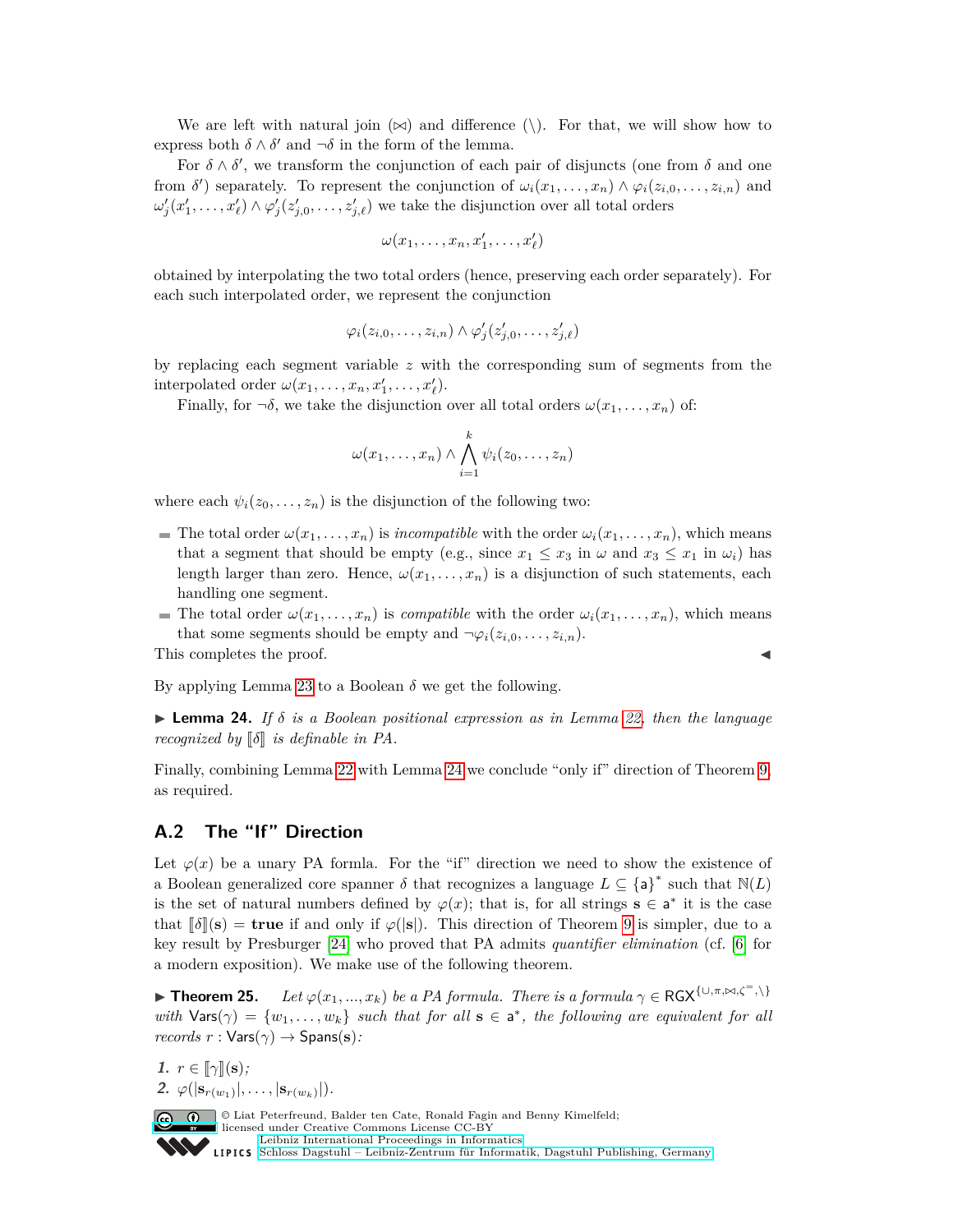**Proof.** Presburger [\[24\]](#page-16-7) proved that every formula in PA is equivalent to a quantifier-free formula built up from the following symbols.

- $\blacksquare$  The constants 0 and 1;
- $\blacksquare$  The  $+$  function;
- The binary predicate *<*;
- The unary *divisibility* predicate  $\equiv_k$ , for all  $k \in \mathbb{N}$ , where  $\equiv_k(x)$  is interpreted as "*x* is divisible by *k*."

We first eliminate the use of complex terms at the cost of reintroducing quantifiers, but only of a particular, bounded form: by "bounded existential quantification" we mean existential quantification of the form  $\exists y \{y \leq x \land \ldots\}$ , or written as  $\exists y \leq x(\ldots)$  for short, where *x* and *y* are distinct variables. It follows from Pressburger [\[24\]](#page-16-7) that every PA formula can be equivalently written as a formula built up from atomic formulas of the form  $x = 0$ ,  $x = 1, x = y$ , and  $x = y + z$ , using the Boolean connectives and bounded existential quantification. In particular,  $x < y$  can be expressed as  $\exists z < y | x = z |$  and  $\equiv_k (x)$  can be expressed as

$$
x = 0 \ \bigvee \ \exists y_1 < x \ \exists y_2 < x \ \ldots \ \exists y_{k-1} < x \left[ \left( \bigwedge_{i=2,\ldots,k-1} (y_i = y_{i-1} + y_1) \right) \wedge x = y_{k-1} + y_1 \right].
$$

This formula says that there is  $y_1$  such that  $x = y_1 k$ .

So, assuming that  $\varphi$  has the above structure, we continue the proof by induction. For the basis we have the following:

For  $x_1 = 0$  we use  $\langle w_1 \{\epsilon\} \rangle$ . For  $x_1 = 1$  we use  $\langle w_1 \{\cdot\} \rangle$ . For  $x_1 = x_2$  we use  $\zeta_{w_1,w_2}^{\equiv}(\langle w_1\{\cdot^*\}\rangle \bowtie \langle w_2\{\cdot^*\}\rangle).$ For  $x_1 = x_2 + x_3$  we use

$$
\pi_{w_1,w_2,w_3}\zeta_{w_2,w_2}^{\equiv} \zeta_{w_3,w_3}^{\equiv}\langle w_1\{w_2'\{.\text{ }^*\}w_3'\{.\text{ }^*\}\rangle \bowtie \langle w_2\{.\text{ }^*\}\rangle \bowtie \langle w_3\{.\text{ }^*\}\rangle
$$

For the inductive step, we need to show closure under conjunction, negation, and bounded existential quantification. Let  $\varphi(x_1, \ldots, x_k)$  and  $\varphi'(x'_1, \ldots, x'_\ell)$  be two PA formulas, and  $\gamma(w_1,\ldots,w_k)$  and  $\gamma'(w'_1,\ldots,w'_\ell)$  the corresponding expressions in RGX<sup>{∪*,π*, $\Join$ , $\zeta^=$ ,\}</sup>. To express  $\varphi \wedge \varphi'$  we simply use  $\gamma \bowtie \gamma'$ . To express  $\neg \gamma$  we use  $(\langle w_1\{.\ast\}\rangle \bowtie \ldots \bowtie \langle w_k\{.\ast\}\rangle) \setminus \gamma$ . Finally, for the formula  $\exists x_1 < x_2 \varphi(x_1,\ldots,x_k)$  we use  $\pi_{w_2,\ldots,w_k} \zeta_{w_1,w'_1}^{\equiv} \langle w_2 \{.\n\{\cdot^+ w'_1 \{\cdot^*\}\}\rangle \bowtie \gamma$ . This completes the proof.

From Theorem [25](#page-18-1) we conclude the "if" direction of Theorem [9,](#page-8-3) as follows. Let  $\varphi(x)$  be a unary PA formla. Let  $\gamma(w)$  be the corresponding formula of Theorem [25.](#page-18-1) We define a Boolean  $\delta$  in RGX<sup>{∪, $\pi$ , $\bowtie$ , $\zeta^{\pm}$ ,\} as follows.</sup>

$$
\delta:=\pi_{\emptyset}\left([w\{.\text{ }^*\}]\bowtie \gamma(w)\right)
$$

From Theorem [25](#page-18-1) we conclude that  $\delta(\mathbf{s})$  is true if and only if  $\varphi(|\mathbf{s}|)$ , as required.

#### **B Proof of Theorem [17](#page-11-1)**

▶ **Theorem [17.](#page-11-1)** *Let S be a spanner. The following are equivalent:* 

**1.** *S is definable as a regex-monadic program.*

**C**  $\bullet$  U Liat Peterfreund, Balder ten Cate, Ronald Fagin and Benny Kimelfeld; licensed under Creative Commons License CC-BY [Leibniz International Proceedings in Informatics](http://www.dagstuhl.de/lipics/) [Schloss Dagstuhl – Leibniz-Zentrum für Informatik, Dagstuhl Publishing, Germany](http://www.dagstuhl.de)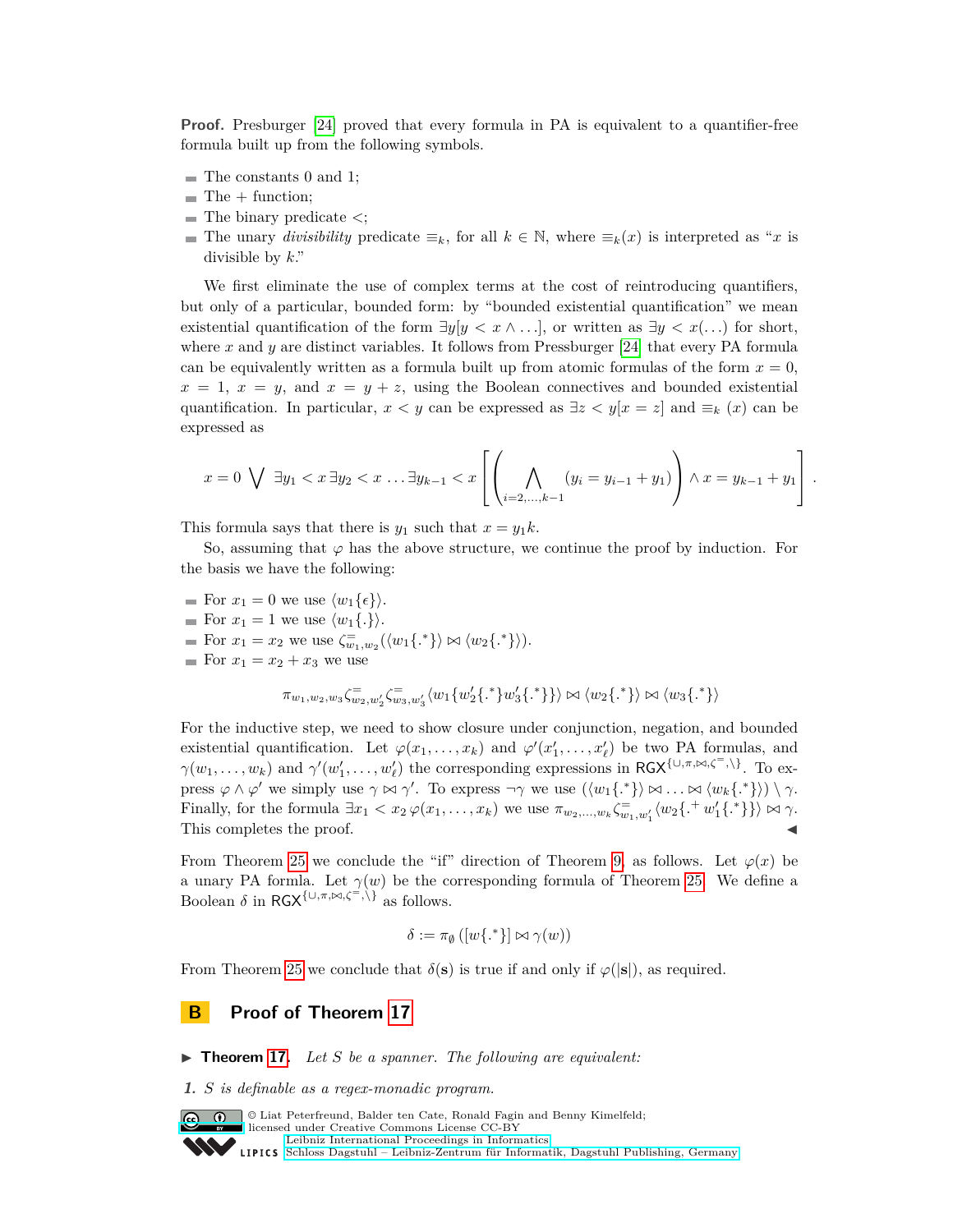**2.** *S is definable as a* RGXlog *program where all the rules have the form*

$$
OUT(x_1, \ldots, x_k) \leftarrow \gamma_1(x_1), \ldots, \gamma_k(x_k), \gamma()
$$

*where each*  $\gamma_i(x_i)$  *is a unary regex formula and*  $\gamma$  *is a Boolean regex formula.* 

**Proof.** We first show the direction  $1 \rightarrow 2$ . Suppose that *S* is definable by the regex-monadic program *P*. We can assume, without loss of generality, that every regex formula  $\gamma(x)$  in *P* appears only in a rule of the form  $R_\gamma(x) \leftarrow \gamma(x)$  where *x* is the variable of  $\gamma$ . The result of running the RGXlog program *P* is then the same as the result of running the ordinary Datalog program P' over an ordinary relational database where the relations in the EDB are the relations  $R_{\gamma}$ , which are populated by the above rules. Since the relations in the EDB of  $P'$  are unary, it follows from Levy et al. [\[18\]](#page-15-19) that  $P'$  is equivalent to a nonrecursive Datalog program  $P''$ . In turn, the nonrecursive  $P''$  is equivalent to a union of conjunctive queries, and hence, we conclude that *S* is equivalent to a RGXlog program where all the rules have the form

$$
OUT(x_1,...,x_k) \leftarrow \beta_1(y_1),..., \beta_m(y_m)
$$

where  $\{x_1, \ldots, x_k\} \subseteq \{y_1, \ldots, y_m\}$  and each  $\beta_i(y_i)$  is a unary regex formula.

Since the conjunction of regex formulas is a regex formula [\[7\]](#page-15-5), we can group together regex formulas that have the same variable, and therefore we can assume that the  $y_i$  are unique (that is,  $y_i \neq y_j$  whenever  $i \neq j$ ). If there is a variable  $y_i$  that is not in  $\{x_i, \ldots, x_k\}$ , then we remove  $y_i$  from the regex formula  $\beta_i$ . This removal does not affect the semantics of the rule, since  $y_i$  occurs only once. We can then compile all of the Boolean regex formulas that result from the removal of the  $y_i$  into one Boolean regex formula, and take it as our  $\gamma()$ . If there are no such  $y_i$  (i.e., all body variables occur in the head), then we can define  $\gamma$ () vacuously as [<sup>\*</sup>]. Finally, to construct the formula as in the theorem, we take as  $\gamma_i(x_i)$  the atom  $\beta_j(y_j)$  where  $y_j = x_i$ . This may require duplicating an atom (with no semantic impact) if a head variable occurs more than once, that is,  $x_i = x_j$  for some  $i \neq j$ . For example, the rule  $\text{OUT}(x, x) \leftarrow \beta(x), \gamma($  becomes  $\text{OUT}(x, x) \leftarrow \beta(x), \beta(x), \gamma($ , where redundancy is added to match the form of the theorem.

The direction  $2 \rightarrow 1$  is straightforward, since the form of Part 2 is "almost" regexmonadic. Indeed, while the regex formula  $\gamma$ () is of arity zero and not one, we can simply add a dummy variable to it, say  $x_0$ . For example, if  $\gamma$ () is the regex formula [*α*] for a regular expression *α*, then we can replace  $\gamma$  () with  $\gamma_0(x_0) = [x_0 \{\}\cdot \alpha]$  or  $\gamma_0(x_0) = [x_0 \{\alpha\}].$ 

#### **C Proof of Corollary [19](#page-11-2)**

To prove Corollary [19,](#page-11-2) we use the following lemma.

<span id="page-20-0"></span> $\blacktriangleright$  **Lemma 26.** Let P be a regex-monadic program. There is a constant natural number K *such that for all input strings* **s** *there is an equivalence relation on spans, with at most K equivalence classes, such that following holds. Every output record in*  $\llbracket P \rrbracket(\mathbf{s})$  *remains an output record whenever a span is replaced with a span in the same equivalence class.*

**Proof.** Assume that *P* has the form of the second part of Theorem [17.](#page-11-1) We take as our equivalence relation the relation  $x \equiv y$  stating that *x* and *y* are produced by the exact same set of regex formulas  $\gamma_i(x_i)$  of the rules in *P*. The number of equivalence classes is then bounded by the number of sets of atoms in *P*.

Corollary [19](#page-11-2) follows from Theorem [17](#page-11-1) and Lemma [26,](#page-20-0) as we show next.



© Liat Peterfreund, Balder ten Cate, Ronald Fagin and Benny Kimelfeld; licensed under Creative Commons License CC-BY [Leibniz International Proceedings in Informatics](http://www.dagstuhl.de/lipics/) [Schloss Dagstuhl – Leibniz-Zentrum für Informatik, Dagstuhl Publishing, Germany](http://www.dagstuhl.de)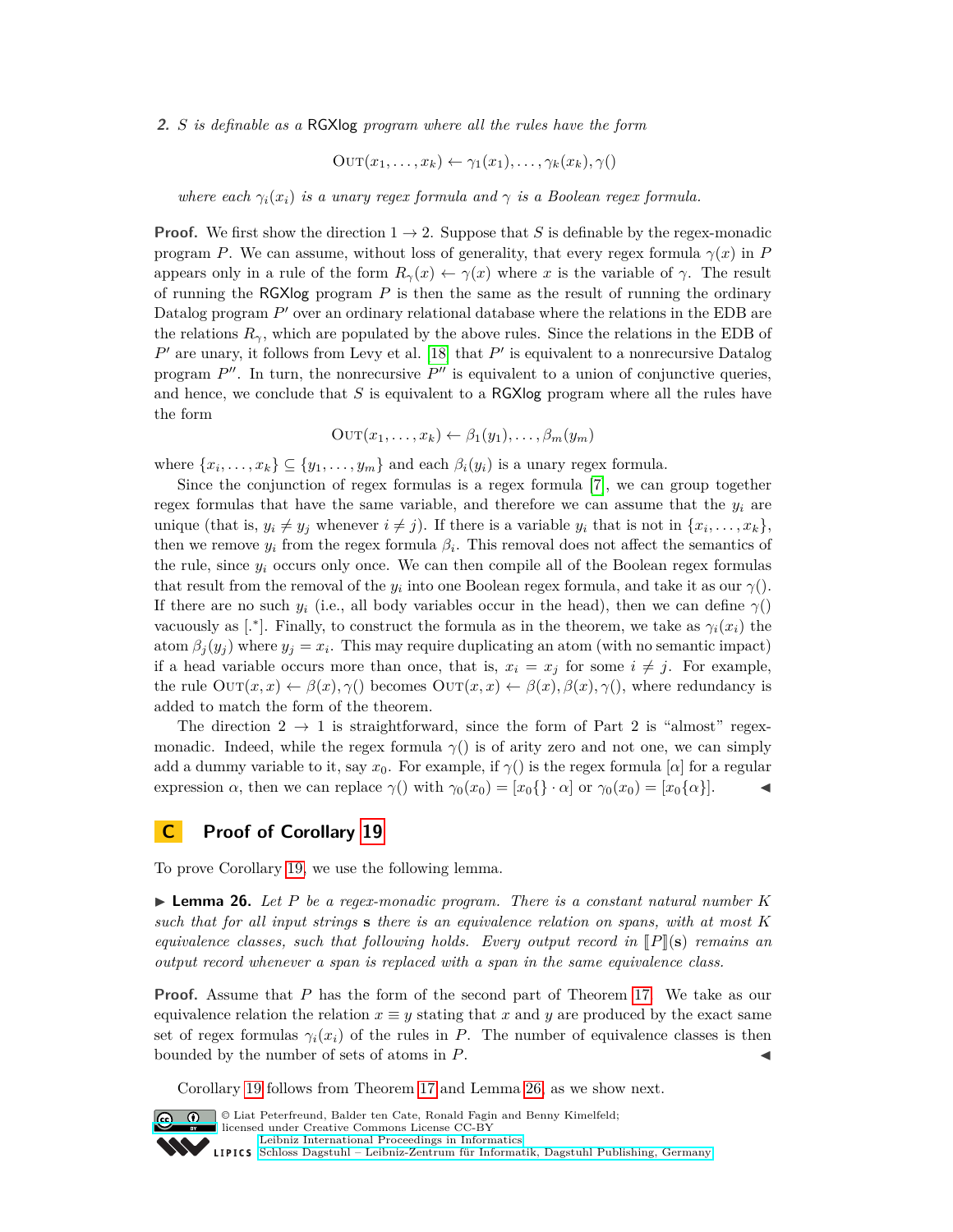► **Corollary [19.](#page-11-2)** *The class of regex-monadic programs is strictly less expressive than the class of regular spanners.*

**Proof.** Since every program in the form of the second part of Theorem [17](#page-11-1) is the union of joins of regex formulas, we get from known results [\[7\]](#page-15-5) that every regex-monadic program defines a regular spanner. To show that the expressive power is strictly smaller, we will show that containment of spans cannot be expressed by a regex-monadic program. Formally, let *S* be the spanner  $\llbracket \gamma \rrbracket$  where  $\gamma$  is  $\langle x \{.^*y \}.^* \rangle$ , that is,  $\gamma$  extracts all pairs *x* and *y* of spans such x contains y. We will show that S is not equivalent to any monadic RGXlog program.

Assume, by way of contradiction, that *S* is equivalent to the monadic RGXlog program *P*, and let *K* be the number in Lemma [26.](#page-20-0) We assume that *K* is large enough so that the number of spans in a string of length *K* is larger than *K*. We can make this assumption, since the number of spans of a string of length *n* is  $\Theta(n^2)$ . Take **s** to be a string of length *K*. Then **s** has more than *K* spans, so some equivalence class has at least two distinct spans *s* and *t* of **s**. Note that for every two distinct spans *s* and *t* there exists a span *u* such that either *(a)* the span *u* contains *s* but does not contain *t*, *or (b)* the span *u* contains *t* but does not contain *s*. From Lemma [26](#page-20-0) it follows that if  $R(u, s)$  holds if and only if  $R(u, t)$  also holds, hence a contradiction.

## **D Proof of Theorem [21](#page-13-2)**

In this section, we prove Theorem [21.](#page-13-2) We first restate the theorem.

**Figure 12.** Let  $Q$  be a query over a span-free signature  $\mathcal{E}$ , with the property that  $\mathcal{A}$  *adom* $(Q(D)) \subseteq \mathcal{A}$ *dom*<sup>+</sup> $(D)$  *for all instances*  $D$  *over*  $\mathcal{E}$ *. The following are equivalent:* 

- **1.** *Q is computable in polynomial time.*
- **2.** *Q is computable in* Spl $\langle$ RGX $\rangle$  *with stratified negation.*

Throughout this section, we fix a span-free signature  $\mathcal E$  as our input signature, and a query  $Q$  over  $\mathcal E$ . We will prove that if  $Q$  is computable in polynomial time, then it can be phrased as an  $Spl\langle RGX\rangle$  program with stratified negation. The other direction, that every  $Spl\langle RGX\rangle$ program with stratified negation can be executed in polynomial time, is straightforward, similarly to ordinary Datalog. As described in Section [6,](#page-11-0) our proof comprises two steps, which we now construct.

#### **First Step**

We first extend  $\mathcal E$  with additional relation symbols. We implicitly assume that each added relation symbol does not already belong to  $\mathcal{E}$ .

#### $\mathcal{R}^{\text{type}}$ :

The mixed signature  $\mathcal{R}^{\text{type}}$  consists of the unary string relation STR and the unary span relation Spn.

 $\mathcal{R}^{\Sigma}$ :

The mixed signature  $\mathcal{R}^{\Sigma}$  consists of the relation symbols  $R_{\sigma}$  for all  $\sigma \in \Sigma$ , where arity( $R_{\sigma}$ ) = 2, the first attribute is a string attribute (i.e.,  $1 \in [R_{\sigma}]_{str}$ ) and the second attribute is a span attribute (i.e.,  $2 \in [R_{\sigma}]_{\text{spn}}$ ).

# $\mathcal{R}^{\text{ord}}$ .

The mixed signature  $\mathcal{R}^{\text{ord}}$  that consists of the following relation symbols:



**C U**  $\bullet$  Liat Peterfreund, Balder ten Cate, Ronald Fagin and Benny Kimelfeld: licensed under Creative Commons License CC-BY [Leibniz International Proceedings in Informatics](http://www.dagstuhl.de/lipics/) [Schloss Dagstuhl – Leibniz-Zentrum für Informatik, Dagstuhl Publishing, Germany](http://www.dagstuhl.de)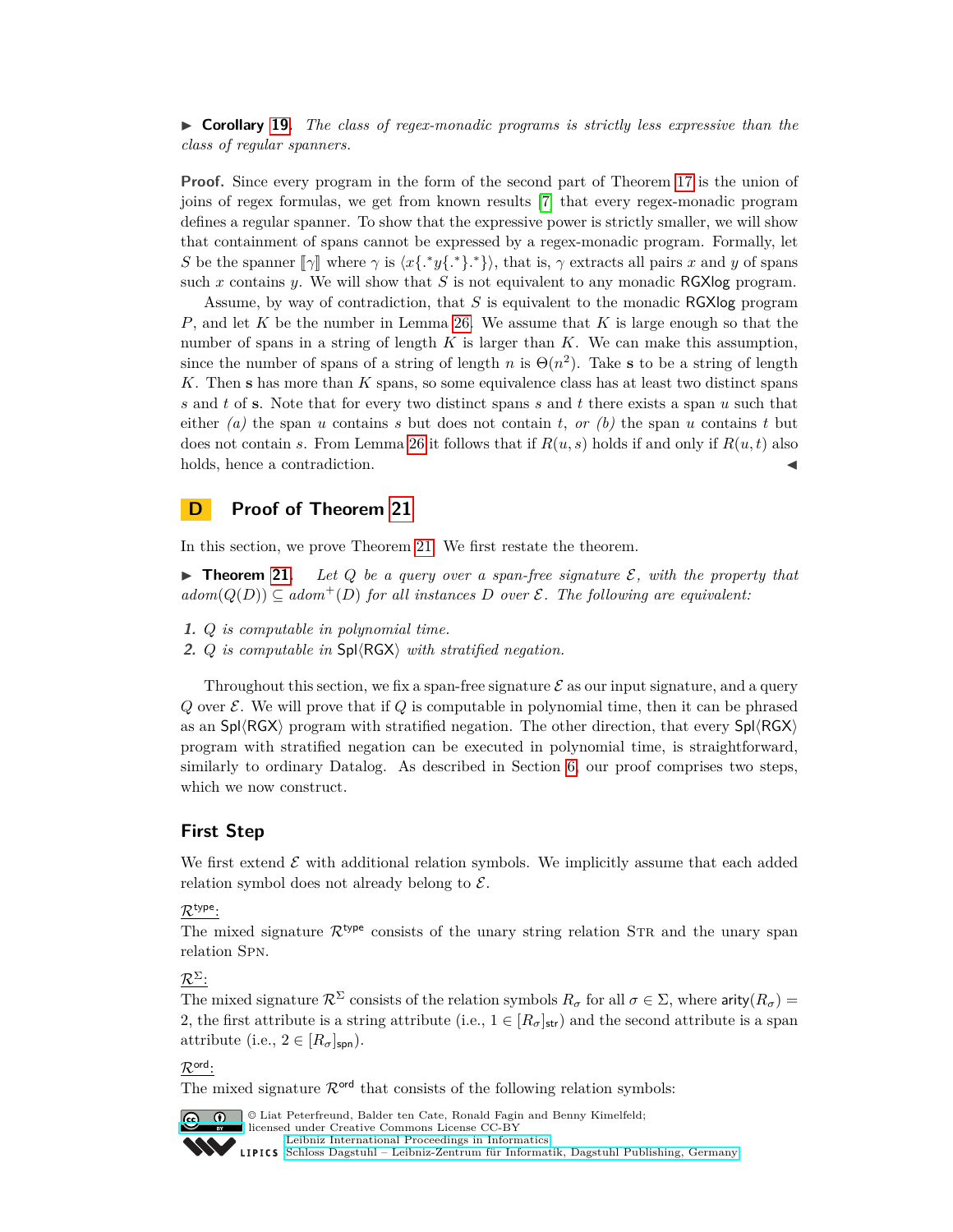- $\blacksquare$  FIRST is a string relation with arity 1;
- $\blacksquare$  SUCC<sub>str</sub> is a string relation with arity 2;
- SUCC<sub>mix</sub> is a mixed relation with arity 2 and  $1 \in [\text{Succ}_{\text{mix}}]_{\text{spn}}$  and  $2 \in [\text{Succ}_{\text{mix}}]_{\text{str}}$ ;
- $\blacksquare$  Succ<sub>spn</sub> is a span relation with arity 2;
- $\blacksquare$  LAST is a span relation with arity 1.

We denote by  $\mathcal{E}^+$  the signature  $\mathcal{E} \cup \mathcal{R}^{\text{type}} \cup \mathcal{R}^{\Sigma} \cup \mathcal{R}^{\text{ord}}$ . A mixed instance E over  $\mathcal{E}^+$  is said to *encode* an instance  $D$  over  $\mathcal E$  if all of the following conditions hold.

- **1.**  $R^E = R^D$  for all  $R \in \mathcal{E}$ .
- **2.** The unary string relation  $\text{STR}^E$  consists of all strings in  $adom^+(D)$ .
- **3.** The unary span relation  $SPN^E$  consists of all of the spans in  $adom^+(D)$ .
- **4.** Each  $R^E_{\sigma}$  consists of the tuple  $(\overline{x}, y)$  where  $\overline{x}$  is a string that occurs in *D*, and *y* is a span of  $\bar{x}$  of length one with  $\bar{x}_y = \sigma$ .
- **5.** The relations of *E* that instantiate the signature  $\mathcal{R}^{\text{ord}}$  interpret this signature so that the union SUCC<sup>E</sup><sub>str</sub>∪SUCC<sup>E</sup><sub>nix</sub>∪SUCC<sub>spn</sub> is a successor relation of a linear order over  $adom^+(D)$ , wherein all strings precede all spans, and First and Last determine the first and last elements in this linear order, respectively.

Note the following in the last item above. Since the strings precede the spans in the linear order, the relation symbol FIRST is a unary string relation and LAST is a unary span relation. The relation  $Succ^E_{\text{mix}}$  contains exactly one tuple  $(\bar{x}, y)$ , where  $\bar{x}$  is the last string and *y* is the first span.

We denote by  $Enc(D)$  the mixed instance over  $\mathcal{E}^+$  that encodes D. A *mixed encoding* of an instance D over a span-free signature  $\mathcal E$  is a mixed instance over  $\mathcal E^+$  that is isomorphic to  $Enc(D)$ . We define the *untyped encoding* of a mixed encoding  $D''$  to be the instance obtained from  $D''$  by viewing it as an instance over the signature untyped $(\mathcal{E}^+)$ , where untyped $(\mathcal{E}^+)$  is an ordinary signature obtained from  $\mathcal{E}^+$  by *(a)* ignoring the types, and *(b)* relating to the relation symbols  $Succ_{\textsf{spn}}$ ,  $Succ_{\textsf{str}}$  and  $Succ_{\textsf{mix}}$  uniformly as the binary successor relation symbol Succ.

Note that a mixed encoding has a unique untyped encoding, and vice versa. In particular, for every untyped encoding  $D'$  there exists a unique mixed encoding  $D''$  such that  $D'$  is the untyped encoding of  $D''$ . This is true, since we can distinguish between spans and strings via the relations  $\text{STR}^{D'}$  and  $\text{SPN}^{D'}$ .

Similarly to Lemma [13,](#page-10-0) we have the following.

- <span id="page-22-0"></span>**Lemma 27.** Let D' be an instance over untyped( $\mathcal{E}^+$ ). The following hold:
- **1.** Whether  $D'$  is an untyped encoding can be determined in polynomial time.
- **2.** If  $D'$  is an untyped encoding, then there is a unique instance  $D$  over  $\mathcal E$  and isomorphism *ι such that*  $\iota(\text{Enc}(D)) = D'$ ; *moreover, both D and ι are computable in polynomial time.*

**Proof.** Note that an untyped encoding of an instance *D* encodes each (string) entry of *D* using relations over the mixed signature  $\mathcal{R}^{\Sigma}$ . Unlike Lemma [13,](#page-10-0) where we had a single string to encode, here we have a database of strings. Therefore, the mixed relations  $R_{\sigma}$  holds an additional string attribute that indicates which entry in *D* is encoded by the tuple. The rest of this proof is a straightforward adaptation of that of Lemma [13.](#page-10-0)

Let Q be a query over a span-free signature  $\mathcal{E}$ . We define the query  $Q^+$  over untyped $(\mathcal{E}^+)$ on an input  $D_1$  in the following way: If  $D_1$  is an untyped encoding of  $D$  over  $\mathcal E$  then  $Q^+(D_1) = \iota(Q(D))$  where *ι* is as in Lemma [27;](#page-22-0) otherwise  $Q^+(D_1)$  is empty. To apply



<sup>©</sup> Liat Peterfreund, Balder ten Cate, Ronald Fagin and Benny Kimelfeld; licensed under Creative Commons License CC-BY

[Leibniz International Proceedings in Informatics](http://www.dagstuhl.de/lipics/) [Schloss Dagstuhl – Leibniz-Zentrum für Informatik, Dagstuhl Publishing, Germany](http://www.dagstuhl.de)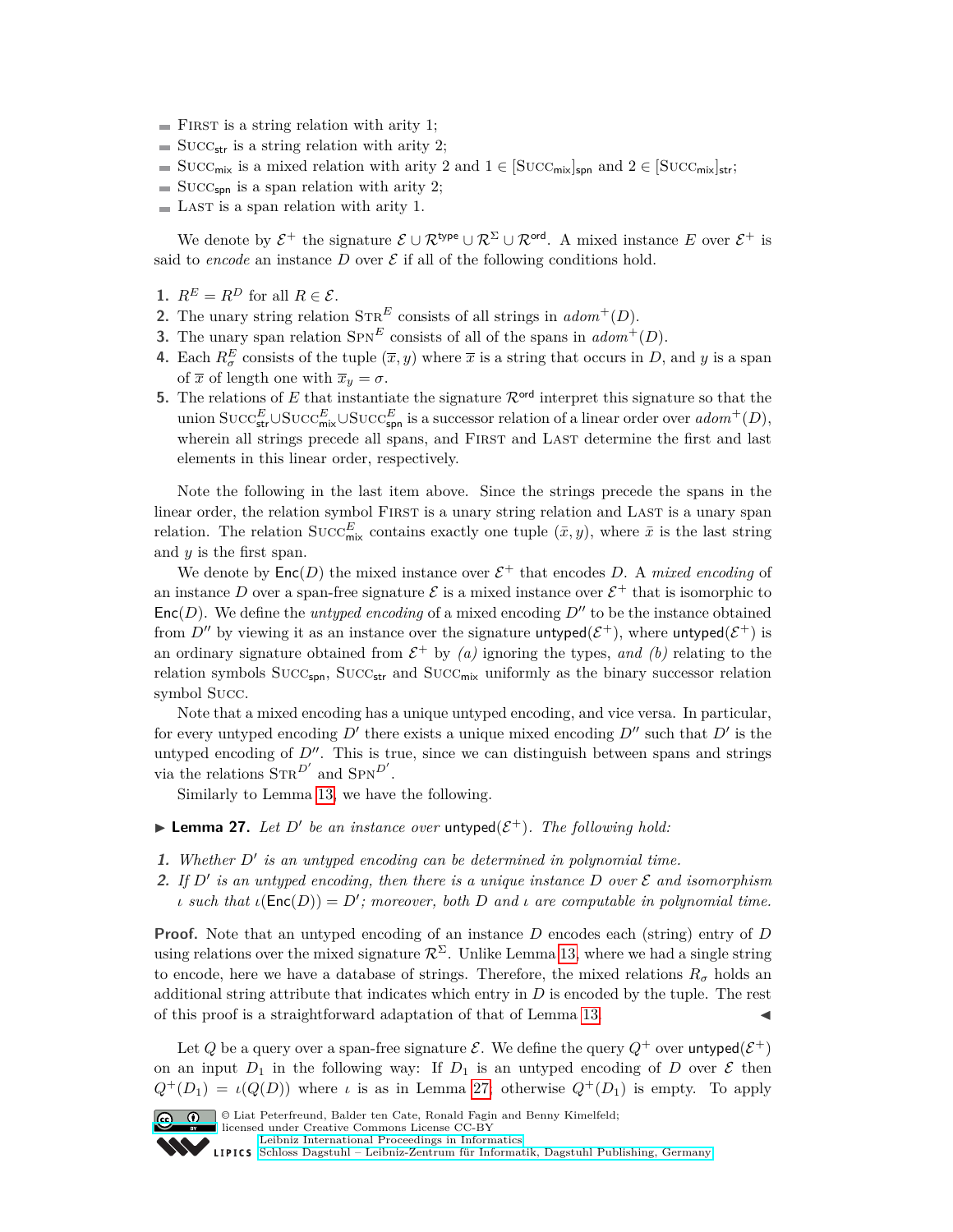Theorem [11](#page-9-1) on  $Q^+$ , we make the following observation based on the definition of an untyped encoding and on Lemma [27.](#page-22-0)

<span id="page-23-0"></span> $\triangleright$  **Observation 28.** *The query*  $Q^+$  *respects isomorphism, and moreover, is computable in polynomial time whenever Q is computable in polynomial time.*

Note also that the query  $Q^+$  is defined over an ordered (standard) signature due to the relations Succ, First and Last. Due to this and to Observation [28,](#page-23-0) we can now apply Theorem [11](#page-9-1) on  $Q^+$  and obtain the following.

<span id="page-23-1"></span>I **Lemma 29.** *If Q is computable in polynomial time, then there exists a Datalog*<sup>⊥</sup> *program*  $P_Q$  *over* untyped( $\mathcal{E}^+$ ) *such that for every instance D over*  $\mathcal E$  *and every untyped encoding*  $D'$ *of D it holds that*  $P_Q(D')$  *is equal to*  $Q^+(D')$ *.* 

This completes the first step, where we translate *Q* into an ordinary program *P<sup>Q</sup>* over an ordinary signature. In the next step, we transform  $P_Q$  into an  $\text{Spl}\langle\text{RGX}\rangle$  program over  $\mathcal{E}$ .

#### **Second Step**

Due to the syntactic resemblance between Datalog and  $Spl\langle RGX\rangle$ , one could suggest to consider Datalog rules over an ordinary signature simply as  $\text{Spl}\langle \text{RGX}\rangle$  rules. However, there is a difference between the semantics of the languages since Datalog programs get standard input instances, as opposed to  $Spl\langle RGX\rangle$  programs that get mixed instances and distinguish between types. We prove the following.

<span id="page-23-2"></span>**I Lemma 30.** If Q is computable in polynomial time, then there exists an Spl $\langle \text{RGX} \rangle$  program  $P'_Q$  *over*  $\mathcal{E}^+$  *such that for every instance D over*  $\mathcal E$  *and every mixed encoding*  $D''$  *of*  $D$  *it holds that*  $P'_{Q}(D'')$  *equals*  $Q^+(D')$  *where*  $D'$  *is the untyped encoding of*  $D''$ *.* 

**Proof.** Due to Lemma [29](#page-23-1) it suffices to show how to translate  $P_Q$  to a Spl $\langle \text{RGX} \rangle$  program. A *mixed version*  $\rho^+$  of a Datalog<sup> $\perp$ </sup> rule  $\rho$  is obtained by replacing each relation atom  $R(x_1, \ldots, x_k)$  that appears in *ρ* by all of the atoms obtained from it by assigning its attributes all of the possible types. In the special case where  $R$  is the successor relation Succ we replace it with each of  $Succ_{\textsf{spn}}$ ,  $Succ_{\textsf{str}}$  and  $Succ_{\textsf{mix}}$ . Let  $\tilde{P}$  be the set of rules that is obtained from  $P$  by replacing each rule  $\rho$  in  $P$  with all of its mixed versions. A rule is called *type inconsistent* if it is inconsistent with respect to the type restrictions imposed by  $\mathcal{E}^+$ . We omit from  $\tilde{P}$  rules  $\rho$  that are *type inconsistent* and obtain  $P'$ . Note that since we have omitted the type inconsistent rules  $P'$  is a  $\text{Spl}\langle \text{RGX}\rangle$  program. Since untyped encodings when viewed as mixed instances are consistent we obtain the desired result.

Note that Lemma [30](#page-23-2) compares between a mixed instance  $P'_{Q}(D'')$  and a standard one  $Q^+(D')$ . However, this is well defined since the comparison is done at the instance level.

► **Example 31.** This example is aimed to demonstrate the construction in the previous proof (of Lemma [30\)](#page-23-2). Let us consider the Datalog<sup>⊥</sup> program  $P$  that contains the rule  $R(x, y) \leftarrow S(x), T(y, z)$ . The relation atom  $R(x, y)$  has four different mixed versions, such as the following.

- $R_{str,str}(\overline{x}, \overline{y})$  wherein both attributes are string attributes.
- $R_{\text{spn,str}}(x,\overline{y})$  wherein the first attribute is a span attribute and the second is a string attribute.

The rule  $R(x, y) \leftarrow S(x), T(y, z)$  has  $2<sup>5</sup>$  different mixed versions, one for each "type assignment" for its variables, such as the following.



© Liat Peterfreund, Balder ten Cate, Ronald Fagin and Benny Kimelfeld;

licensed under Creative Commons License CC-BY

[Leibniz International Proceedings in Informatics](http://www.dagstuhl.de/lipics/) [Schloss Dagstuhl – Leibniz-Zentrum für Informatik, Dagstuhl Publishing, Germany](http://www.dagstuhl.de)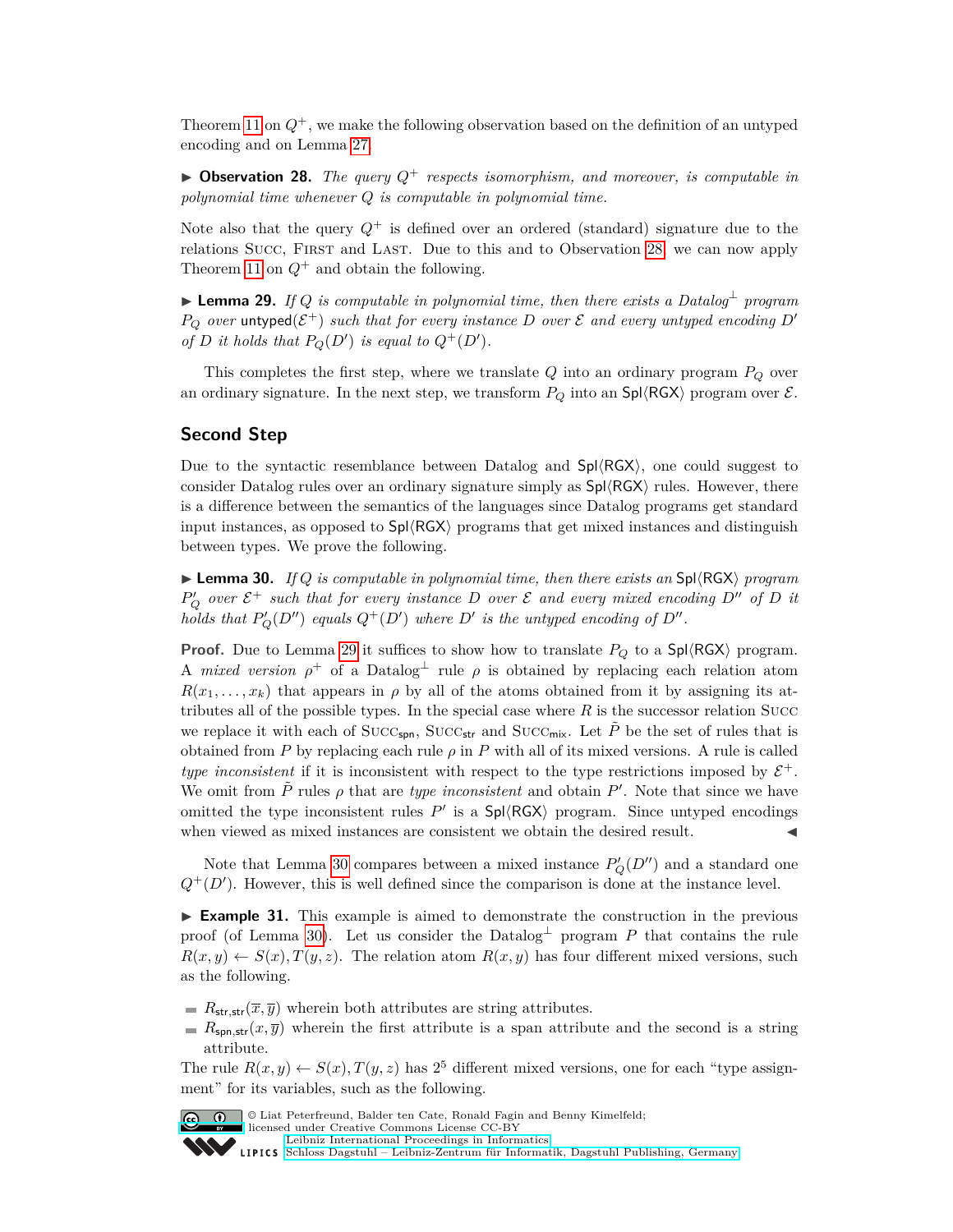$R_{\mathsf{str},\mathsf{str}}(\overline{x},\overline{y}) \leftarrow S_{\mathsf{str}}(\overline{x}), T_{\mathsf{str},\mathsf{str}}(\overline{y},\overline{z})$  $R_{\text{spn},\text{str}}(x,\overline{y}) \leftarrow S_{\text{str}}(\overline{x}), T_{\text{str},\text{str}}(\overline{y},\overline{z})$ 

Note that these two are rules in the resulting  $\text{Spl}\langle\text{RGX}\rangle$  program  $\tilde{P}$ . However, the second rule is type inconsistent due to the variable *x* that is regarded as a span variable in the head atom and as a string variable in the atom  $S_{str}(\overline{x})$ , and thus is not a rule in P'.

Note that the input of the  $Spl\langle RGX\rangle$  program from Lemma [30](#page-23-2) is a mixed encoding. We next show that  $Spl\langle RGX\rangle$  with stratified negation is expressive enough to construct the mixed encoding of an instance over a span-free signature.

<span id="page-24-0"></span>**► Lemma 32.** *There exists an* Spl $\langle$ RGX $\rangle$  *program*  $P = \langle \mathcal{E}, \mathcal{I}, \Phi, \text{OUT} \rangle$  *such that*  $\mathcal{E} \cup \mathcal{I}$  *contains*  $\mathcal{E}^+$  *and the following holds. For all instances D over*  $\mathcal{E}$  *and relation symbols*  $R \in \mathcal{E}^+$  *we have that*  $R^{(\text{Enc}(D))} = R^{(P(D))}$ .

**Proof.** We construct the program *P* as follows.

For every relation symbol *R* of  $\mathcal E$  and  $i = 1, \ldots$ , arity(*R*) we use the following rules:

$$
STR(\overline{x}_{y}^{i}) \leftarrow R(\overline{x}^{1}, \dots, \overline{x}^{i}, \dots, \overline{x}^{arity(R)}), \langle \overline{x}^{i} \rangle \langle y \{.\} \rangle
$$
  
\n
$$
SPN(y) \leftarrow R(\overline{x}^{1}, \dots, \overline{x}^{i}, \dots, \overline{x}^{arity(R)}), \langle \overline{x}^{i} \rangle \langle y \{.\} \rangle
$$

For all  $\sigma \in \Sigma$  we use the following rule:

 $R_{\sigma}(\overline{x}, y) \leftarrow \text{STR}(\overline{x}), \langle \overline{x} \rangle \langle y \{\sigma\} \rangle$ 

In order to define the successor relation SUCC<sub>str</sub>, we define a strict total order  $\succ_{str}$ , which is the usual lexicographic order. We denote our alphabet  $\Sigma$  by  $\{\sigma_1, \ldots, \sigma_n\}$ . In the usual lexicographic order, a string **s** follows **s'** in this order if either (1) **s'** is a strict prefix of **s** or (2) the first symbol in which they differ is  $\sigma_i$  in **s** and  $\sigma_j$  in **s**' where  $j < i$ . This can be expressed with the following  $Sp(\sqrt{R}GX)$  rules using the binary relation  $STREQ$  that holds pairs of equivalent strings and can be expressed in  $\text{Spl}(\text{RGX})$  (see the comment in Example [20](#page-13-0) in the body of the paper). For case (1) we have:

$$
\succ_{\mathsf{str}}(\overline{x},\overline{x}') \leftarrow \mathrm{STR}(\overline{x}), \mathrm{STR}(\overline{x}'), \langle \overline{x} \rangle [y\{\cdot^*\}.\cdot^+], \langle \overline{x}' \rangle [y\{\cdot^*\}], \mathrm{STREQ}(\overline{x}_y,\overline{x}'_y)
$$

And for case (2):

$$
\succ_{\mathsf{str}}(\overline{x}, \overline{x}') \leftarrow \text{STR}(\overline{x}), \text{STR}(\overline{x}'), \langle \overline{x} \rangle [y\{\cdot^*\} \cdot \sigma_i \cdot \cdot^*], \langle \overline{x}' \rangle [y\{\cdot^*\} \cdot \sigma_j \cdot \cdot^*], \text{STREQ}(\overline{x}_y, \overline{x}'_y)
$$

This rule is repeated for every  $1 \leq j \leq i \leq n$ . Based on  $\succ_{str}$ , we use stratified negation to define the successor relation  $Succ_{str}$ . To do that, we define the binary relation NOTSUCC<sub>str</sub> that holds tuples  $(\bar{x}', \bar{x})$  where  $\bar{x}'$  is not the successor of  $\bar{x}$  with respect to  $\succ_{str}$ .

$$
\mathrm{NOTSUCC}_{\sf str}(\overline{x}_1,\overline{x}_2) \leftarrow \succ_{\sf str}(\overline{x}_1,\overline{x}_3), \succ_{\sf str}(\overline{x}_3,\overline{x}_2)
$$

and then,

$$
\mathrm{Succ}_{\mathsf{str}}(\overline{x}, \overline{x}') \leftarrow \succ_{\mathsf{str}}(\overline{x}, \overline{x}'), \neg \mathrm{NOTSucc}_{\mathsf{str}}(\overline{x}, \overline{x}')
$$

Note that the first string in the lexicographic order is alway  $\epsilon$  (since for every *D*, its extended active domain contains  $\epsilon$ ). Therefore we have:

 $\text{FIRST}(\overline{x}) \leftarrow \text{STR}(\overline{x}), \langle \overline{x} \rangle[x\{\epsilon\}]$ 



© Liat Peterfreund, Balder ten Cate, Ronald Fagin and Benny Kimelfeld; licensed under Creative Commons License CC-BY [Leibniz International Proceedings in Informatics](http://www.dagstuhl.de/lipics/) [Schloss Dagstuhl – Leibniz-Zentrum für Informatik, Dagstuhl Publishing, Germany](http://www.dagstuhl.de)